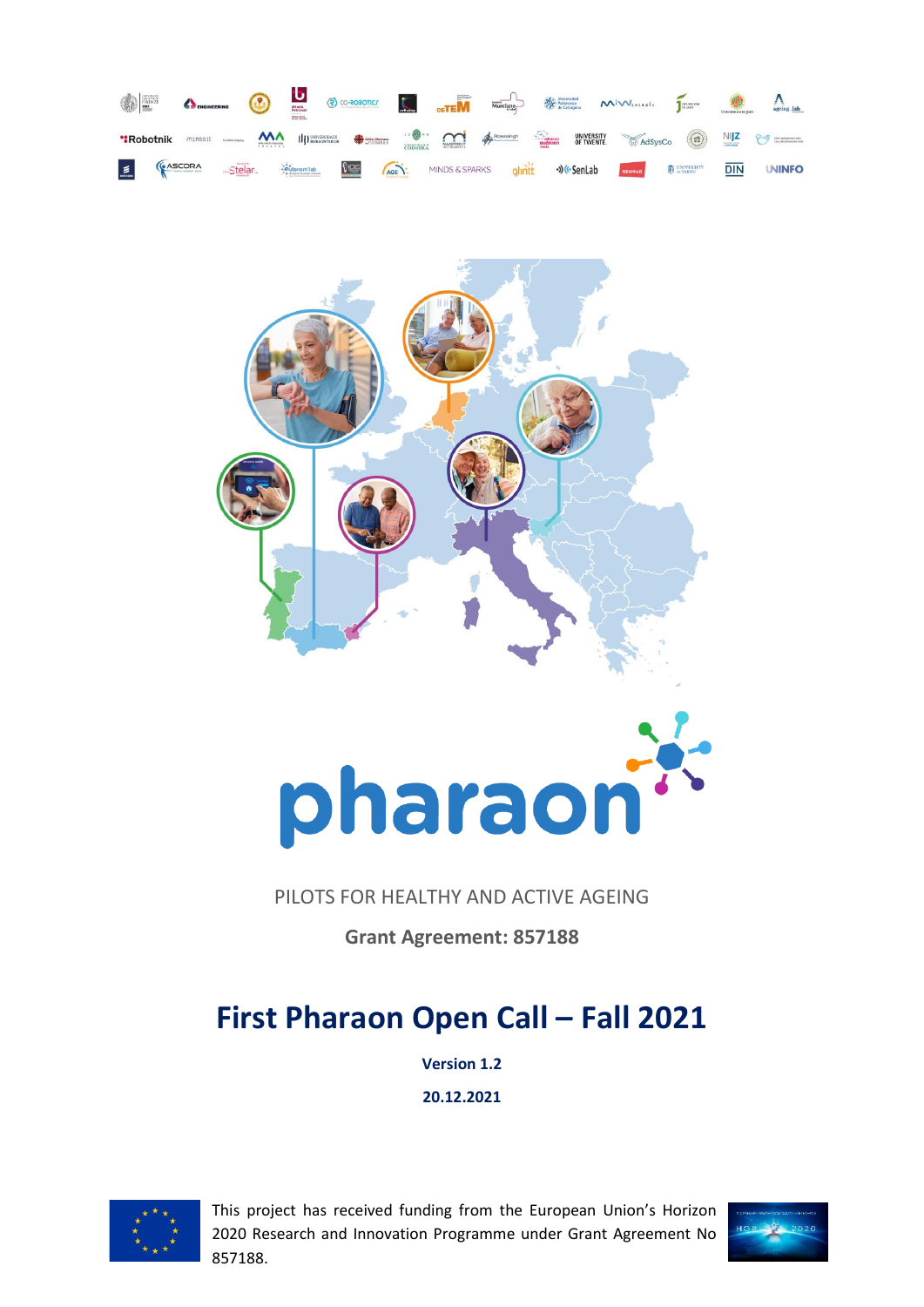# **History of changes**

| <b>Version</b> | <b>Publication date</b> | <b>Description</b>                                               |
|----------------|-------------------------|------------------------------------------------------------------|
| 1.0            | 01.10.2021              | Initial version                                                  |
| 1.1            | 19.10.2021              | Updated section 2.2.5 Italy, description for PG2 IT (Page 10)    |
| 1.2            | 20.12.2021              | Updated Table 1., deadline for submitting applications (Page 12) |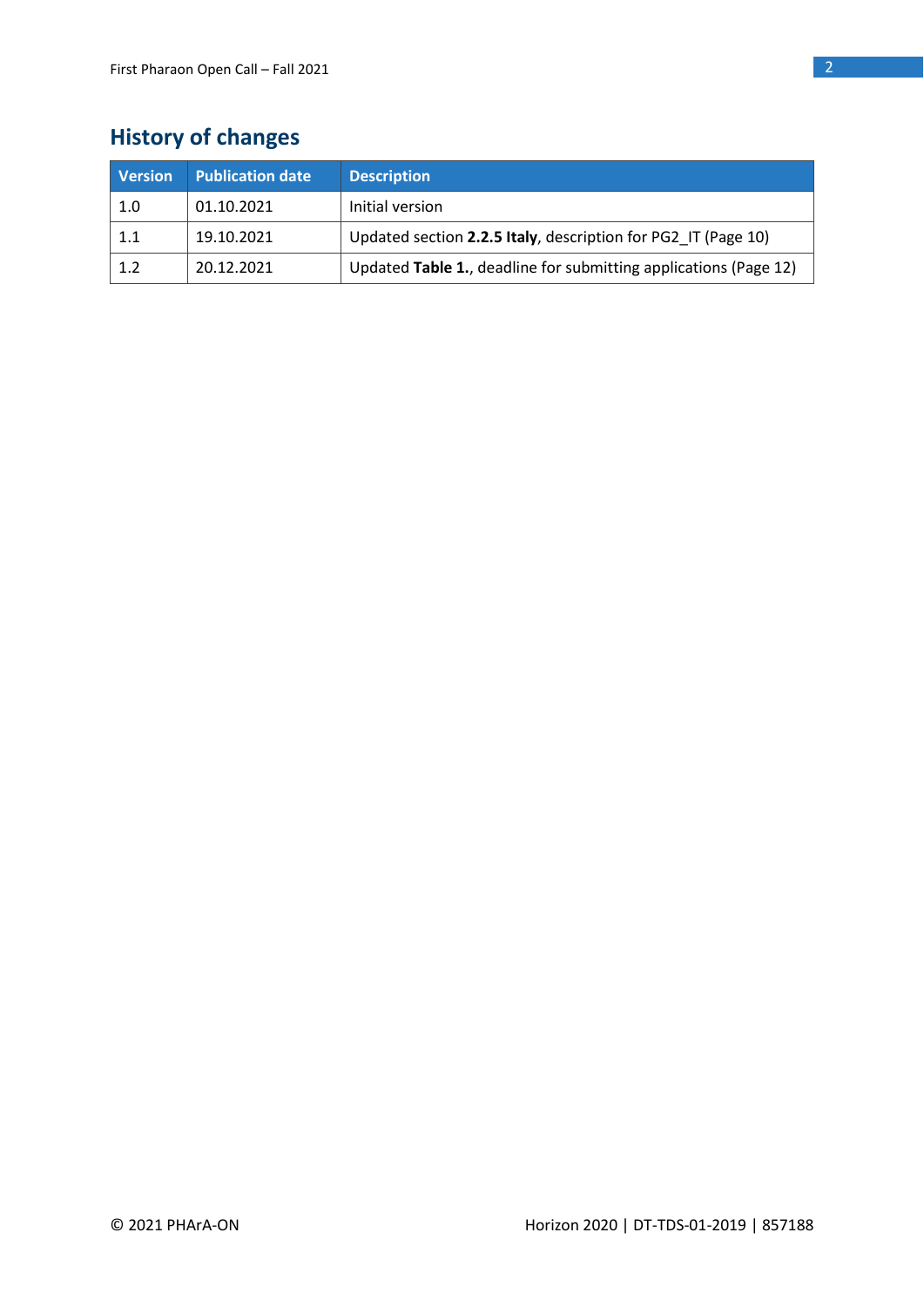# **Contents**

| $\mathbf{1}$   |     |                                                                          |  |
|----------------|-----|--------------------------------------------------------------------------|--|
|                | 1.1 |                                                                          |  |
|                | 1.2 | Open Call Procedures for Submission, Evaluation, and Grant Management  5 |  |
| $\overline{2}$ |     |                                                                          |  |
|                | 2.1 |                                                                          |  |
|                | 2.2 |                                                                          |  |
|                | 2.3 |                                                                          |  |
|                | 2.4 |                                                                          |  |
| 3              |     |                                                                          |  |
| 4              |     |                                                                          |  |
| 5              |     |                                                                          |  |
|                | 5.1 |                                                                          |  |
|                | 5.2 |                                                                          |  |
|                | 5.3 |                                                                          |  |
| 6              |     |                                                                          |  |
| 7              |     |                                                                          |  |
| 8              |     |                                                                          |  |
|                | 8.1 |                                                                          |  |
|                | 8.2 |                                                                          |  |
|                | 8.3 |                                                                          |  |
|                | 8.4 |                                                                          |  |
| 9              |     |                                                                          |  |
| 10             |     |                                                                          |  |
|                |     |                                                                          |  |

# **Figures**

| Figure 1. Pharaon reference architecture showing the use case of communications between older |  |
|-----------------------------------------------------------------------------------------------|--|
|                                                                                               |  |
|                                                                                               |  |

# **Tables**

|--|--|--|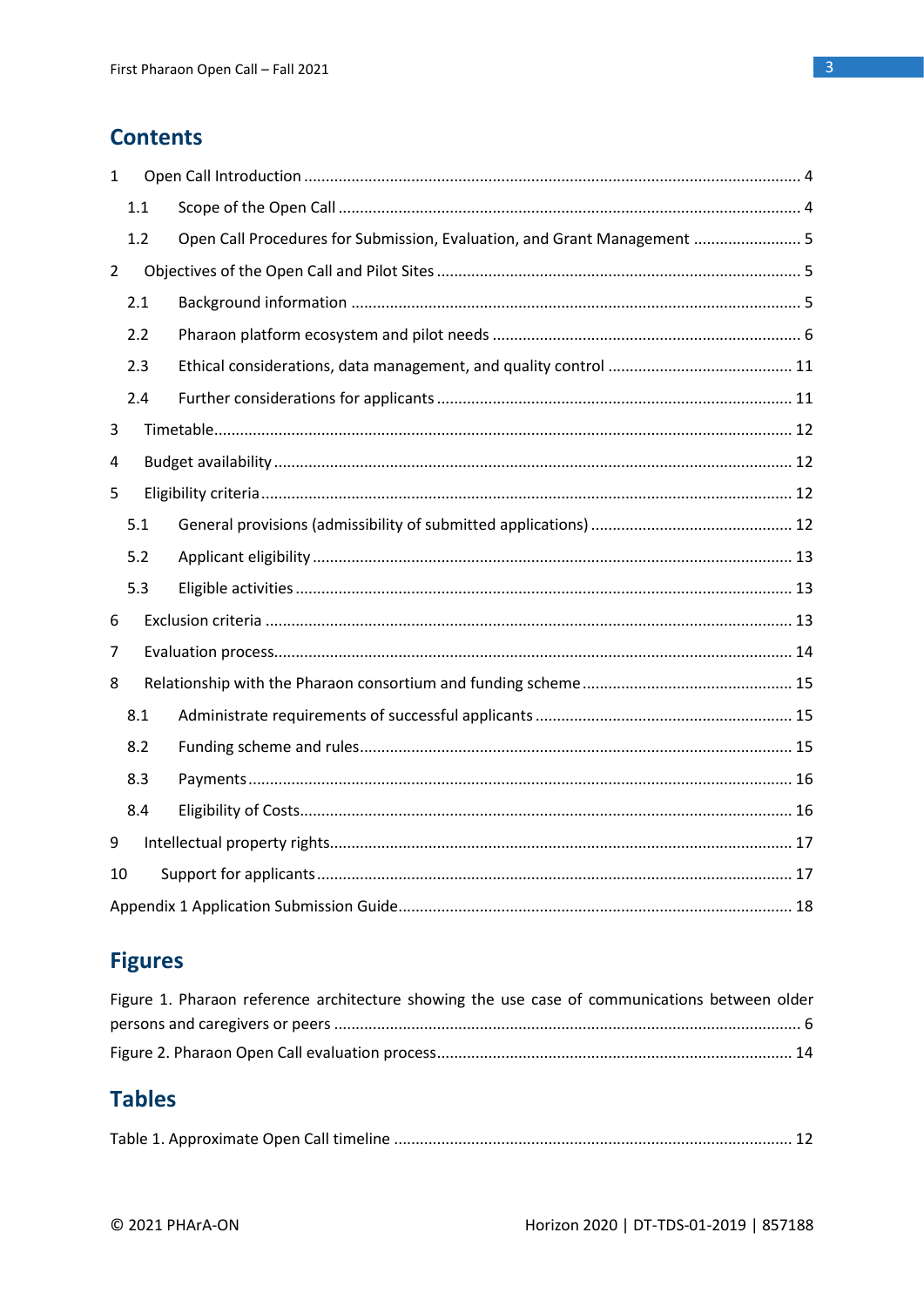# <span id="page-3-0"></span>**1 Open Call Introduction**

The Pilots for Healthy Active Ageing (Pharaon) is a Horizon 2020 project to improve the dignity, independence, and wellbeing of older adults by providing enhanced smart and active living solutions. The project has created a set of customizable and interoperable platforms that provide advanced services, devices, robotics, IoT tools, artificial intelligence, data management, cloud computing, smart wearables, and analytics. The Pharaon platforms are built on mature state-of-the-art open platforms and already integrate existing technologies. The purpose of this call is to strengthen the open platforms by filling ecosystem needs and adding new technologies to support older adults as well as their formal and informal caregivers.

The project is focused on existing and mature technologies that can be demonstrated during the piloting phase of the project. There are 8 pilots spread across 5 countries and each pilot has different use cases and needs, providing an opportunity to show the strength of the Pharaon platforms under real and varying conditions. The Pharaon consortium has created the initial platforms and provides a set of solutions that meet the basic needs of each pilot site.

This open call is an opportunity for other solution providers to contribute their technologies to the project, to demonstrate both the capabilities of their solutions and that their solutions are compatible with the Pharaon open platform, and support the ongoing development and refinement of the overall Pharaon ecosystem.

### <span id="page-3-1"></span>**1.1 Scope of the Open Call**

This First Pharaon Open Call aims to fund approximately 20 grants of up to EUR 50,000 each (total call budget: EUR 1,000,000). Grants are targeted towards solution providers, (i.e., SMEs) that address the explicit needs of the Pilot sites or that add new desired functionality. Information about each pilot platform, their needs, and desired additional solutions are detailed in Section 2 below. Applicants should explicitly state which pilot site(s) their solutions target, and identify how their solutions address the needs at the pilot site(s).

The expected outcomes for all third-party projects are:

- **•** Projects must adapt and integrate their technology, device, software, or other solution to the Pharaon platform at the pilot site(s) addressed by the project. Solutions should be TRL 8 or above.
- Projects must meaningfully demonstrate their solution at the applicable pilot site(s) within 6 months of signing the cascade grant agreement. Meaningful demonstration means a demonstration with a long enough period of time to show the functionality, impacts, platform integration, and if applicable, for users to test the solution and provide feedback. Testing should align with the pre-validation protocols of the Pharaon project and take place during July 2022. Solutions with CE markings may request to be released user testing.
- **•** Projects must address training for users and other project stakeholders (i.e., Pharaon consortium members, pilot site staff, other related community members) through provided training, training materials in the appropriate language for the pilot site(s), etc. The "training the trainers" approach is recommended.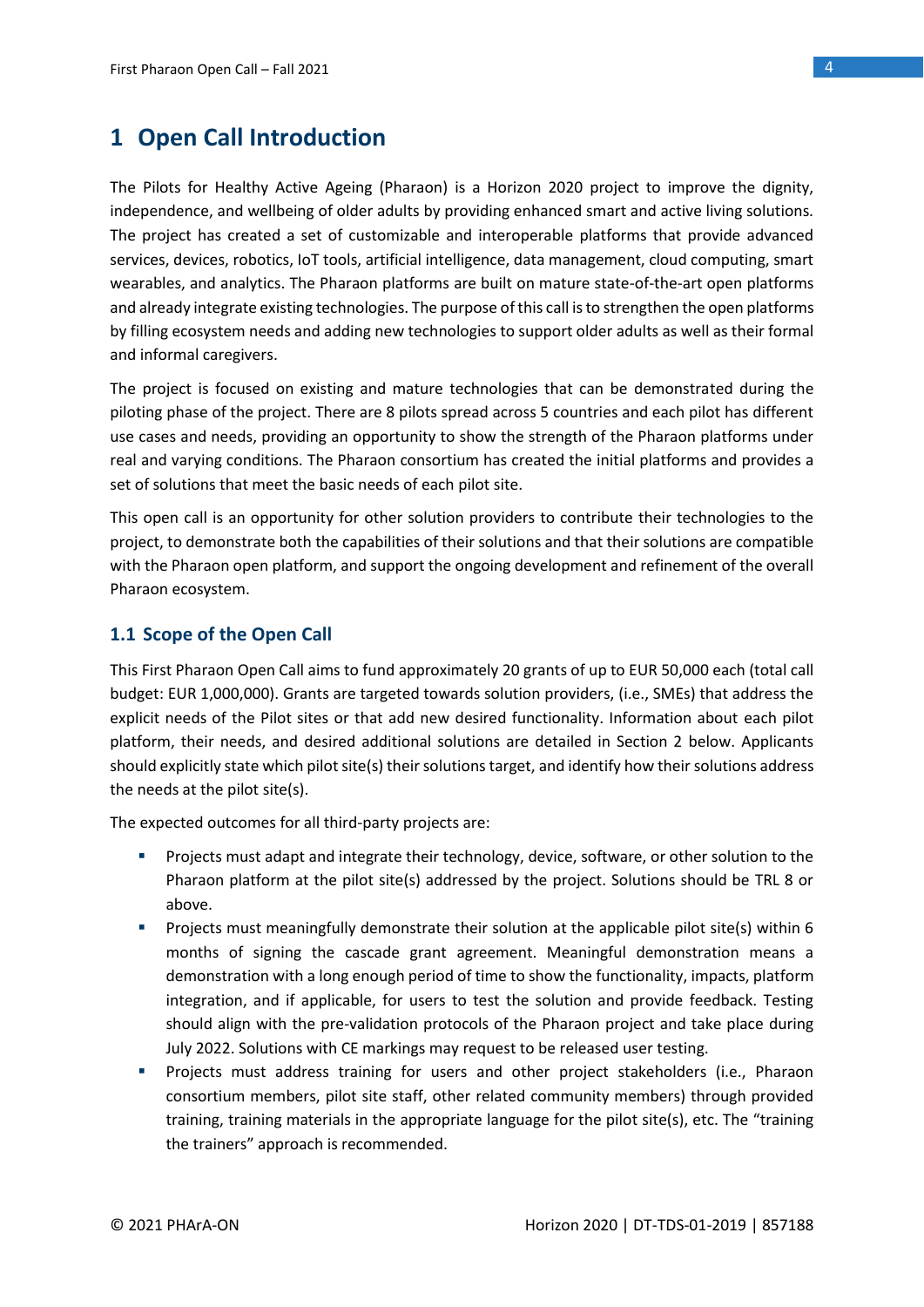**•** The solutions from the third-party project must align with the needs and objectives detailed in Section 2 below for the addressed pilot site(s), including meeting the language requirements for the pilot.

### <span id="page-4-0"></span>**1.2 Open Call Procedures for Submission, Evaluation, and Grant Management**

The procedures for the call are outlined in this document and detailed in additional documents found on the Pharaon website:

- Guide for applicants [\(link\)](https://www.pharaon.eu/wp-content/uploads/sites/36/2021/10/Pharaon_Guide_for_applicants.pdf)
- **E** Pharaon Proposal template [\(link\)](https://www.pharaon.eu/wp-content/uploads/sites/36/2021/10/Pharaon-Proposal-Template.docx)
- Model Cascade Grant Agreement [\(link\)](https://www.pharaon.eu/wp-content/uploads/sites/36/2021/10/Pharaon_Cascade_Grant_Agreement_draft.pdf)

Submissions and reviews will be handled through the Evalato platform. You may find the application form here. For further information about the submission process please consult Appendix 1 Application Submission Guide at the end of this document.

All successful applicants will be required to sign a Cascade Grant Agreement with the InnoRenew CoE, Izola, Slovenia, who is the cascade funding manager in the Pharaon Project.

# <span id="page-4-1"></span>**2 Objectives of the Open Call and Pilot Sites**

### <span id="page-4-2"></span>**2.1 Background information**

The first Pharaon Open Call will fund individual applications (e.g., not consortia) with mature digital solutions that are ready to be integrated into the Pharaon platform. Solutions must be aligned to resolve the needs of one or more of the Pilot sites or provide specified additional requested functionality. All solutions must conform to at least one of the Pharaon Pilot Challenges (PCHs) applicable to the pilot site(s) the Third-party project seeks to address.

The PCHs are:

- **PCH1** The behaviour and the approach of elderly to friendly technological devices,
- **PCH2** Health status definition and its progress over time,
- **PCH3** Non-Intrusive Monitoring and Alarm Triggering,
- **PCH4** Promote social cohesion,
- **PCH5** Define specific personalized care plan on the basis of user's needs,
- **PCH6** Reduce isolation and loneliness, enhancing the autonomy through connectivity and digital tools,
- **PCH7** Promote accessibility and the provision of proximity services through the use of IT platforms,
- **PCH8** Promote capacity building and awareness on green economy, citizenship and cultural traditions,
- **PCH9** Indoor Environmental Quality,
- **PCH10** Support to caregivers towards more efficient and personalized care services.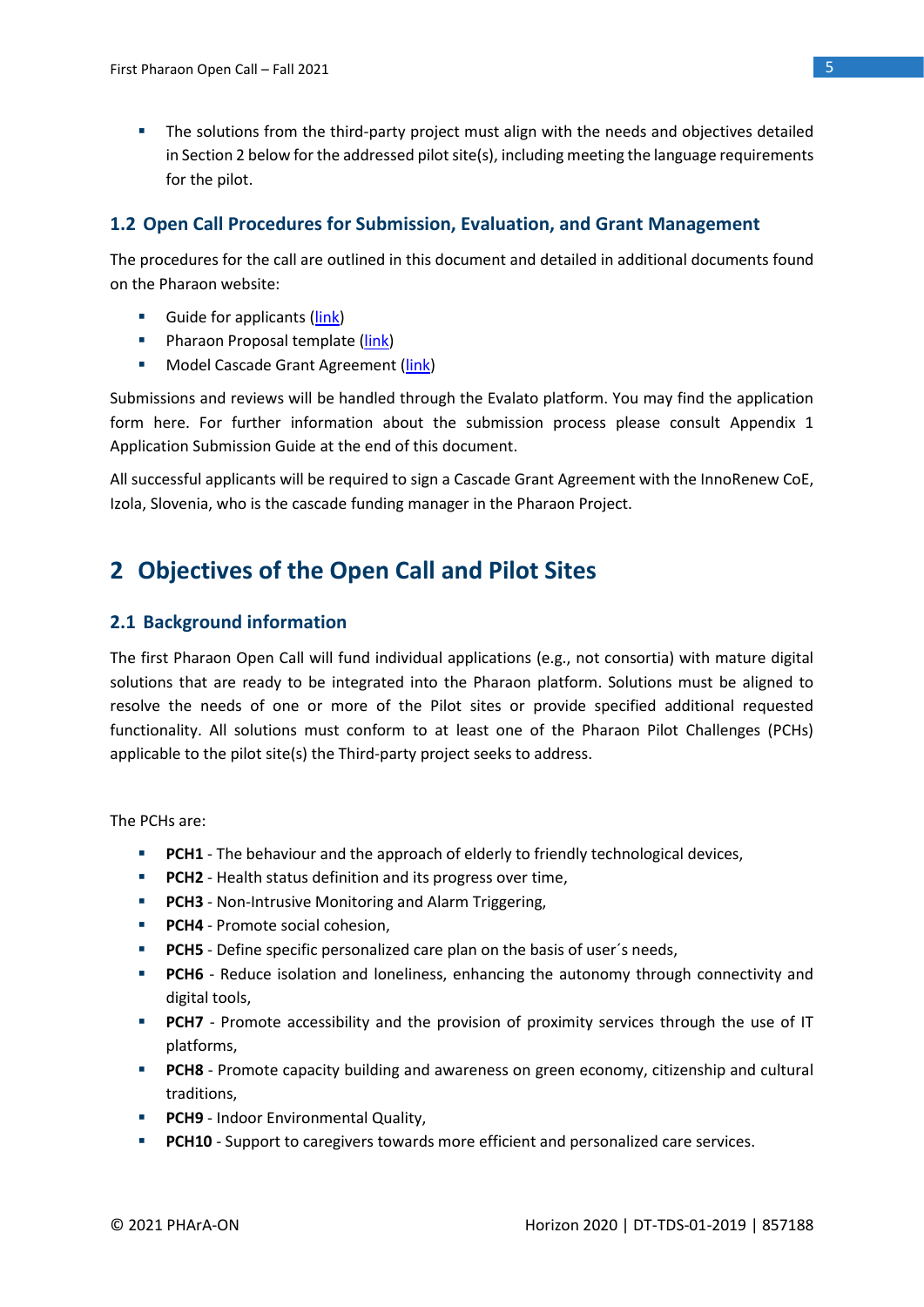# <span id="page-5-0"></span>**2.2 Pharaon platform ecosystem and pilot needs**

Details about the use cases addressed at each pilot site, the challenges they seek to address, and the needs of each pilot site are provided below. Please ensure your application clearly indicates which pilot site(s) your project addresses and how it addresses the specified challenges, gaps, and needs.

As an example, an example reference architecture of the Pharaon Pilots is visualised in Figure 1 for a use case related to communications between older persons and caregivers or peers.



<span id="page-5-1"></span>

### **2.2.1 Murcia (Spain)**

The objectives of the pilot in Murcia are to improve telecare systems in the region, especially by empowering older adults to participate more directly in their care. The new telecare system will allow more intense, effective, and proactive care while being less intrusive by allowing patients to remain in their preferred location and communicate more easily with caregivers. Accordingly, the Murcia pilot considers use cases related to increasing patient involvement in the health and care process, assessing personal situations and risk, strengthening knowledge of healthy lifestyles and behaviours, improving patient care, increasing disease follow-up care and monitoring, upgrading interventions, and detecting emergency situations.

The Pilot Challenges addressed by the pilot in Murcia are: PCH2 and PCH3.

The priority gaps and needs of the Murcian pilot are as follows: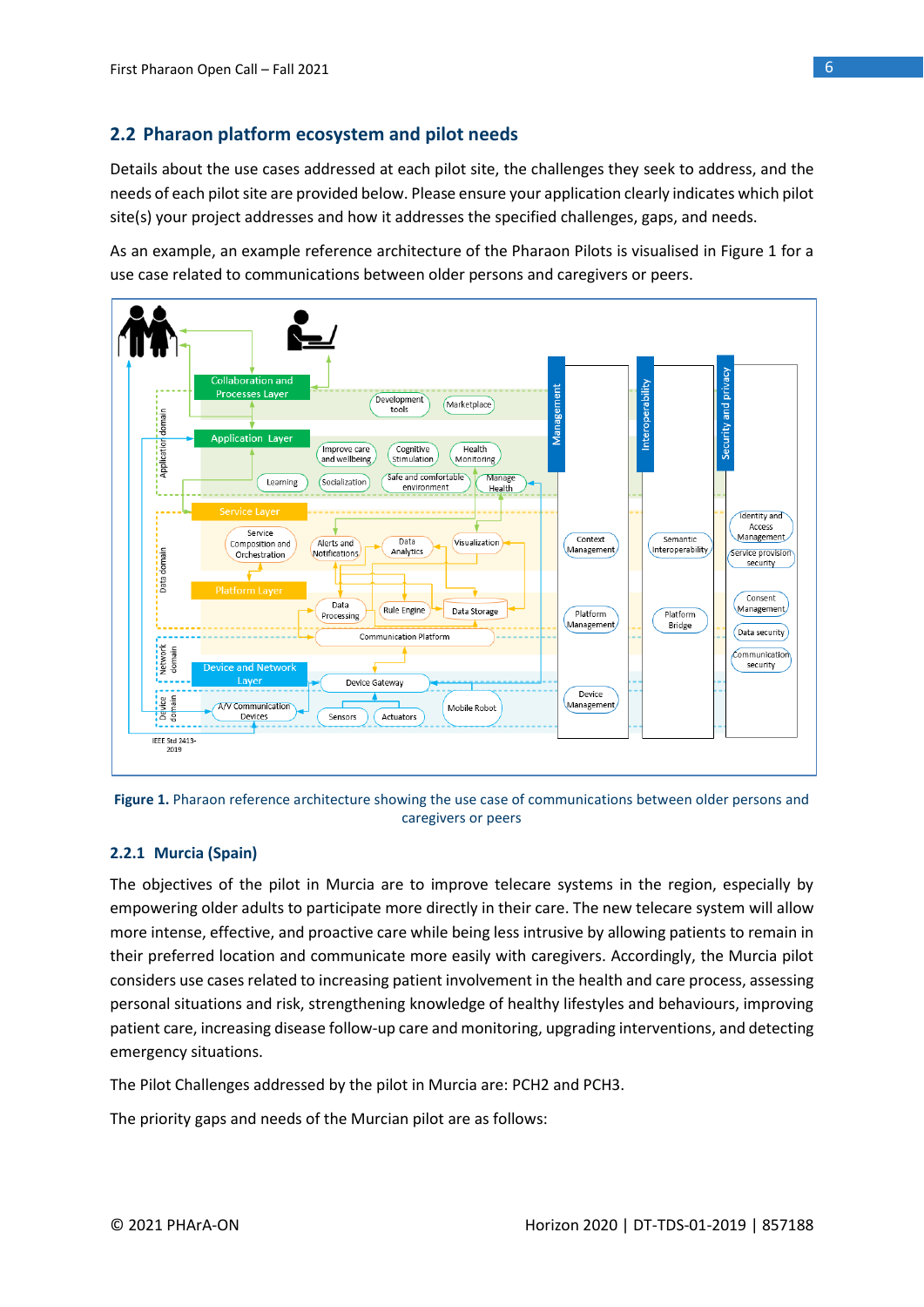- **PG1 ES M:** The highest priority in this pilot is to find innovative solutions that provide nonintrusive cardiac monitoring, especially for older individuals with heart failure, including at least blood pressure. Additional features such as accurate and easy-to-use ECG recording will be highly valued. The cardiac monitoring device should be either wearable or, at least portable, and its features should include high accuracy (preferably medical grade), ease and convenience of use. Designs that specifically consider the needs of older adults would be highly valued. Older adults should ideally be able to take their own measurements with little or no human assistance. All measurements should be automatically sent to the Pharaon platforms. Any kind of automatic processing for problem detection will be positively evaluated.
- **PG2 ES M**: The second highest priority to achieve an effective monitoring of patients with heart failure is to track and detect changes of common but also key measures, such as body weight. In order to automate the measurement process, devices capable of accurately measuring body weight and automatically sending this information to the Pharaon platforms are needed. Additional measurements relevant to the detection of heart failure issues such as body composition would be valued, but not mandatory. The use of the device must be simple enough for the older adult to carry out the process with no assistance. Any kind of automatic processing for problem detection will be positively evaluated.
- **PG3\_ES\_M:** A voice-based interaction system that is capable of automatically and regularly asking the patient useful and relevant questions in accordance with their health plan in order to check status and situations. Alternatively, the user can initiate an interaction to state how they are feeling or ask a question at any time. After which, the system will reply back intelligently with relevant questions to gather additional key information, or provide a useful reply. Please note that either the user or the system itself can initiate the interaction. In all cases, a transcript of the conversation with the patient should be recorded for a doctor to later read and analyse.

### **2.2.2 Andalusia (Spain)**

Andalusia is characterised by a largely rural population and the share of older adults in the population is growing steadily. In addition, there are a variety of factors that trigger feelings of loneliness in older adults, like changes in family patterns or in working times and patterns.

Therefore, the objectives of the Andalusian pilot focus on tackling issues that are increasingly present in the older population, such as loneliness and unwanted social isolation, as well as on supporting the well-being of people as their dependency on carers increases (whether professional or not).

Consequently, the Andalusian pilot has developed three use cases related to the improvement of digital skills, community participation and cognitive stimulation, in order to generate dynamics of social inclusion and health prevention and promotion.

The Pilot Challenges addressed by the Andalusian pilot are: PCH1, PCH2, PCH4, and PCH6.

The priority gaps and needs (in order of importance) of the Andalusian pilot are as follows:

**• PG1\_ES\_A**: Cognitive impairment is one of the main challenges faced by the older population. To address this problem and stimulate mental capacity, the Andalusian Pilot proposes a cognitive stimulation scenario that contributes to establishing active and healthy ageing dynamics. This requires a software solution that provides personalised cognitive stimulation,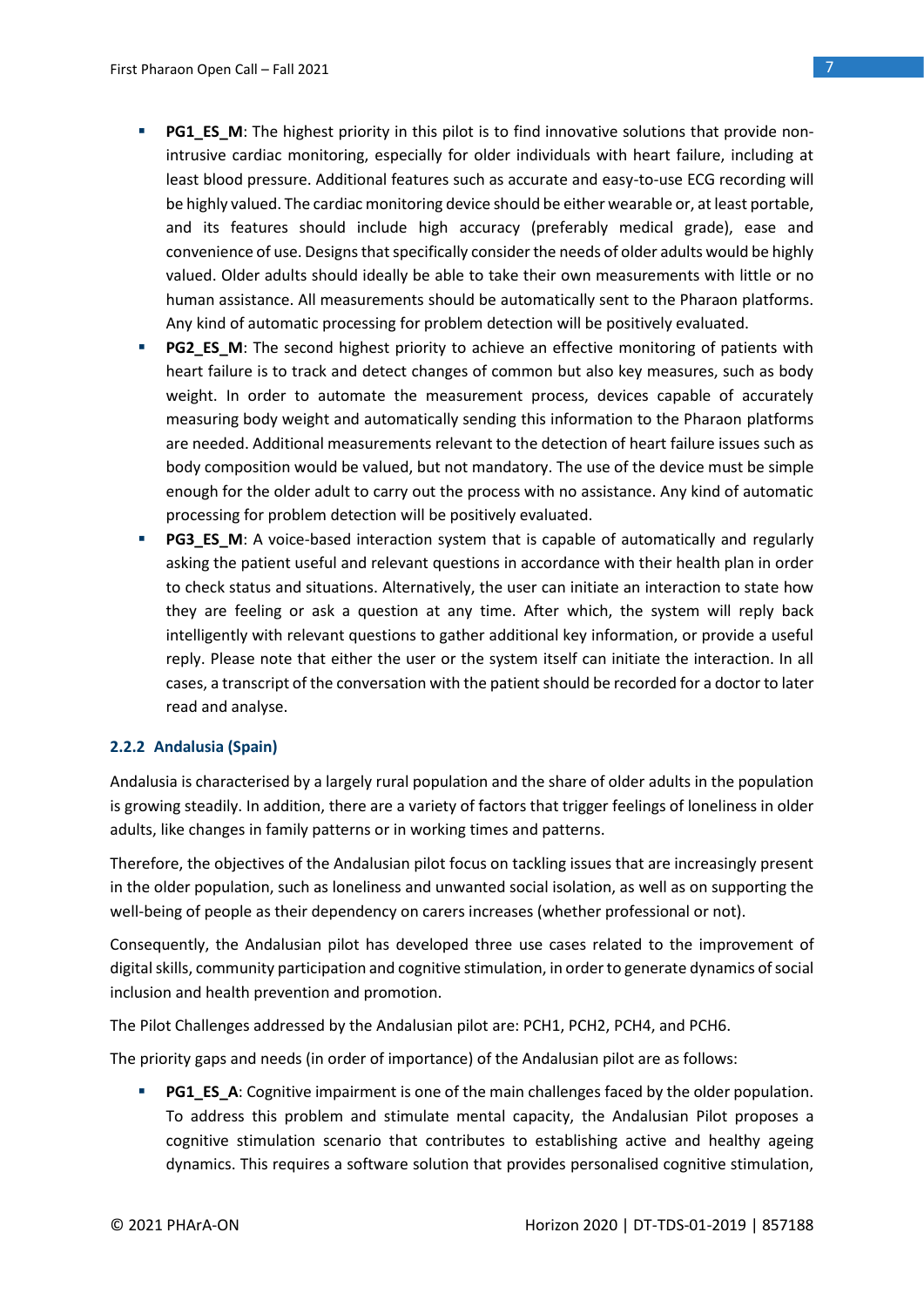activity and progress monitoring, and coaching. The solution should use a wide repertoire of serious games that provide multiple levels of challenge to users and that is adapted to the needs of each individual, to ensure that different cognitive profiles are addressed and that a progression system is in place. The aim is to work on skills such as calculation, language, memory, attention or orientation, among others, and for caregivers to be able to monitor the evolution of the different parameters in real time.

- **PG2\_ES\_A**: To generate dynamics of social inclusion that reduce the digital divide between generations, an e-learning platform with digital content for older people is sought. On this platform there should be basic information about the digital world (internet access, use of digital devices, etc.) and more specific information that allows older people to increase their digital literacy and life autonomy, for example by learning about digital health or administrative platforms or learning office automation tools that can facilitate their daily life activities.
- **PG3\_ES\_A**: The development of an algorithm to match people with similar tastes and hobbies. The aim is for each participant to be able to have "friendship recommendations" proposed by the platform to expand their interactions on the network with other people, which will help reduce the feeling of unwanted loneliness and social isolation and foster community-building dynamics to promote social cohesion.
- **PG4\_ES\_A**: Finally, we consider it useful to implement a virtual assistant that responds to voice commands in addition to the touch interface. Older adults and their caregivers should be able to interact with the device through a voice recognition system that can facilitate the tasks of both profiles in interacting with the device and build a positive and friendly behaviour regarding the use of the technological device. The implementation of this system is expected to make it easier for older people to interact with the device (e.g. if one day they have visual or physical difficulties) and to reduce the workload of caregivers by making it easier and faster for them to communicate with the older people in their care.

### **2.2.3 Slovenia**

The objectives of the Slovenian pilot are to reduce social isolation and loneliness, monitor and encourage physical activity, and to monitor and improve indoor environmental quality in retirement homes. Accordingly, the use cases addressed at the Slovenian pilot site focus on improving wellbeing, increasing social involvement and event participation, and supporting communication between peers and family. The Slovenian pilot is hosted at a retirement home located in Izola, a small coastal town that is celebrated for its cultural heritage, food, wine, arts, and industrial past. The community hosts many events throughout the year, both designed for locals and tourists as well as just for the local community. Even though the pilot site is situated near the historic city centre, access to these events can be limited due to awareness of the events, mobility limitations, and timing. Increasing access to these events would provide residents of the retirement community with socialisation, feelings of togetherness, and community engagement.

In addition, although we collect health data from wearable, actions based on that data are limited. Providing personalised coaching to increase activity, improve wellbeing, and provide general encouragement would benefit residents using the platform. The Pilot Challenges addressed by the Slovenian Pilot are: PCH2, PCH3, PCH5, PCH9, and PCH10. The priority gaps to be filled through this open call are as follows: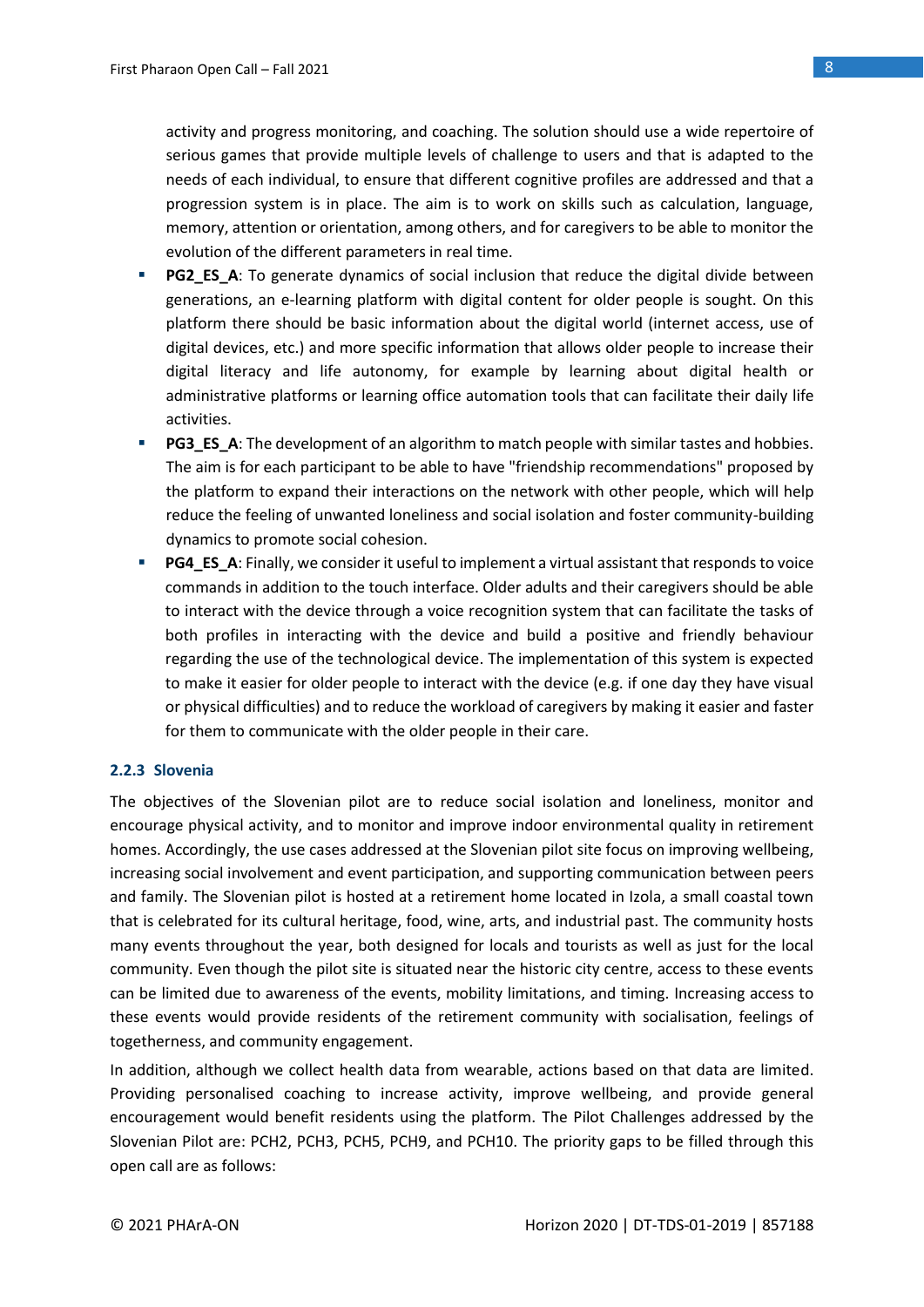- **PG1\_SI:** We seek an event listing platform with features that allow event organisers to list events, older adults to find events in their area and arrange attendance (reserve participation, purchase tickets, etc.) and supports finding transportation between the older adults location and the event. The system could be linked to specialised transfer services, or public transit, if it adequately supports accessible transfer on a suitable schedule (to eliminate long waiting times for older adults).
- **PG2\_SI:** We seek a digital solution that can utilise data collected from wearables (tracking data ranging from heart rate, steps, calories burned, to more specific data about the types of activities undertaken), and provide personalised coaching on physical activity to improve the health and wellbeing of older adults.

### **2.2.4 The Netherlands**

Many people, old and young, love to go out and about. Going on trips keeps you mobility and provides intellectual stimulation. Going on roadtrips *together* gives you a sense of belonging and pleasure. The Dutch pilot centers around the PlusBus service of the National Foundation for Elderly (NFE). When you are an older adult you can become a member of a PlusBus near you. The bus is driven by volunteers and organized by local coordinators who make sure there are different types of road trips, for example going to a museum together, buying groceries together, going to the beach together. The older adults who use the PlusBus service are mostly women who are on average 78 years old. They live independently at home without caregivers or nurses. They are active and independent but do not have much experience with digital solutions.

There are PlusBuses throughout the Netherlands. Participants love going on the buses. However, the trips start only when the bus leaves and end when you return home. Can we extend the good feeling of belonging to the PlusBus community? Can you stay in contact and make new friends through the plusbus service also from home the day after your trip? Another issue is that you can only attend the PlusBus trip when you are still quite fit — you need to be able to walk by yourself. Occasionally, when space and volunteers are available, people with wheelchairs can come along as well. Current participants are often afraid their physical capabilities will decline and they could become unable to participate. In addition, many older adults have problems with eating. Malnutrition is an oftenoccurring problem that is related to loneliness and increased care. Therefore, it is important that PlusBus participants stay fit as long as possible so they can enjoy each other's company. The current objectives of the Dutch pilot are first to promote social cohesion among PlusBus participants (community building) and to reduce social isolation and loneliness by matching people who attend the PlusBus. This is what we call the **community building scenario**. Second, we want to promote healthy ageing through lifestyle coaching provided by technological solutions. Accordingly, the two main use cases being demonstrated are related to community building and providing tailored advice to older adults. If they want, we can help them monitor physical activity and give them insight into their physical activity. We can also help them set new health or food behaviour goals like 'eat in company more often', 'eat sufficiently', 'eat less salt'. This is what we call the **happy and healthy aging scenario**. The scenarios are connected. If you want, you can find community members who share the same health goals.

The Dutch pilot therefore currently addresses PCH2, PCH3, PCH4, and PCH6.

The priority gaps to be filled through this Open call are as follows: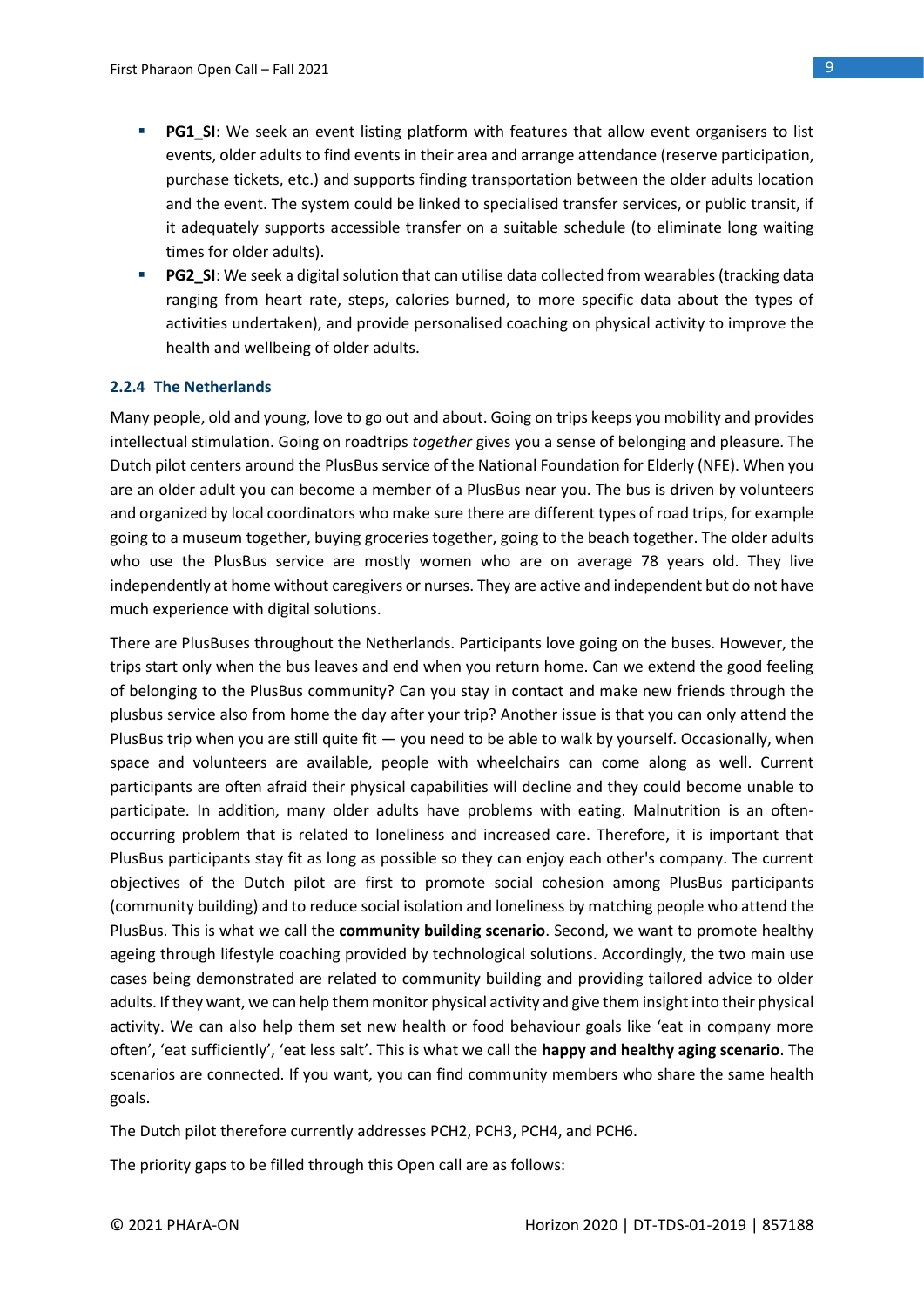- **PG1 NL:** Virtual travel. The first issue became apparent during the COVID pandemic. When people cannot use the bus because of COVID, other illnesses or physical decline they are excluded from the service. Participants have expressed the wish to continue to travel virtually, following the road trip in real time. They would like to join the road trip from the comfort of their home when needed. And, they would like to interact (see, chat, text) with the group that is in the bus. If there is another lockdown, they can still visit places and be with their peers. We need a partner that can offer virtual travel to the PlusBus community. This means connecting the bus in real time (during the road trip) to the people at home. Not only nursing homes, but private homes. Many individual users should be addressed. The solution should consider portability, low costs, and be easy to handle by older adults.
- **PG2\_NL:** Sharing memories. Another issue is that, although we can currently connect people through our technological solution and let them share memories within our program, we do not have a solution to share memories with users outside the platform. Many participants want to share pictures and stories of the road trip with their friends and family members, for example grandchildren. We need a way to extract the memories older adults share in our software system and translate it into a shareable format.
- **PG3\_NL**: Motivating and personalized coaching system. We have an existing solution to measure physical activity and provide older adults insight into their physical activity, but we do not have a motivating and personalized coaching system to better support healthy and happy ageing. We hope to find a partner that can work together with our sensor provider (Maastricht Instruments) and turn data into meaningful coaching through a medium that older adults (mostly women) would prefer. This could be a traditional app on a tablet, but we strongly prefer solutions that are more embedded in a home (lights, architecture, wearables) and systems that coach intuitively (without numbers and text).

### **2.2.5 Italy**

The Italian pilot is split between two locations, Tuscany and Apulia. The primary objective of the Italian pilot is to improve quality of life for older adults living at home. In Tuscany, the priorities are to address socialisation and inclusion, as well as monitoring living conditions. In Apulia, the priorities are to provide physical and cognitive stimulation activities, while also providing solutions for socialisation and environmental monitoring.

The Italian pilot addresses PCH2, PCH4, PHC5, and PCH10.

The priority gaps to be filled through this open call are as follows:

- **PG1 IT:** A software solution to provide personalised cognitive stimulation, activity and progress tracking, and coaching is needed. The solution should utilise serious games that provide multiple levels of challenges for users, to ensure different cognitive profiles are addressed and that a progression system is in place.
- **PG2 IT:** We seek a digital solution that can utilise collected data (e.g., tracking data ranging from motion, heart rate, steps, calories burned, and other data sources along with more specific data about the types of activities undertaken), measuring and returning pooled indexes that provide personalised coaching on physical activity to improve the health and wellbeing of older adults.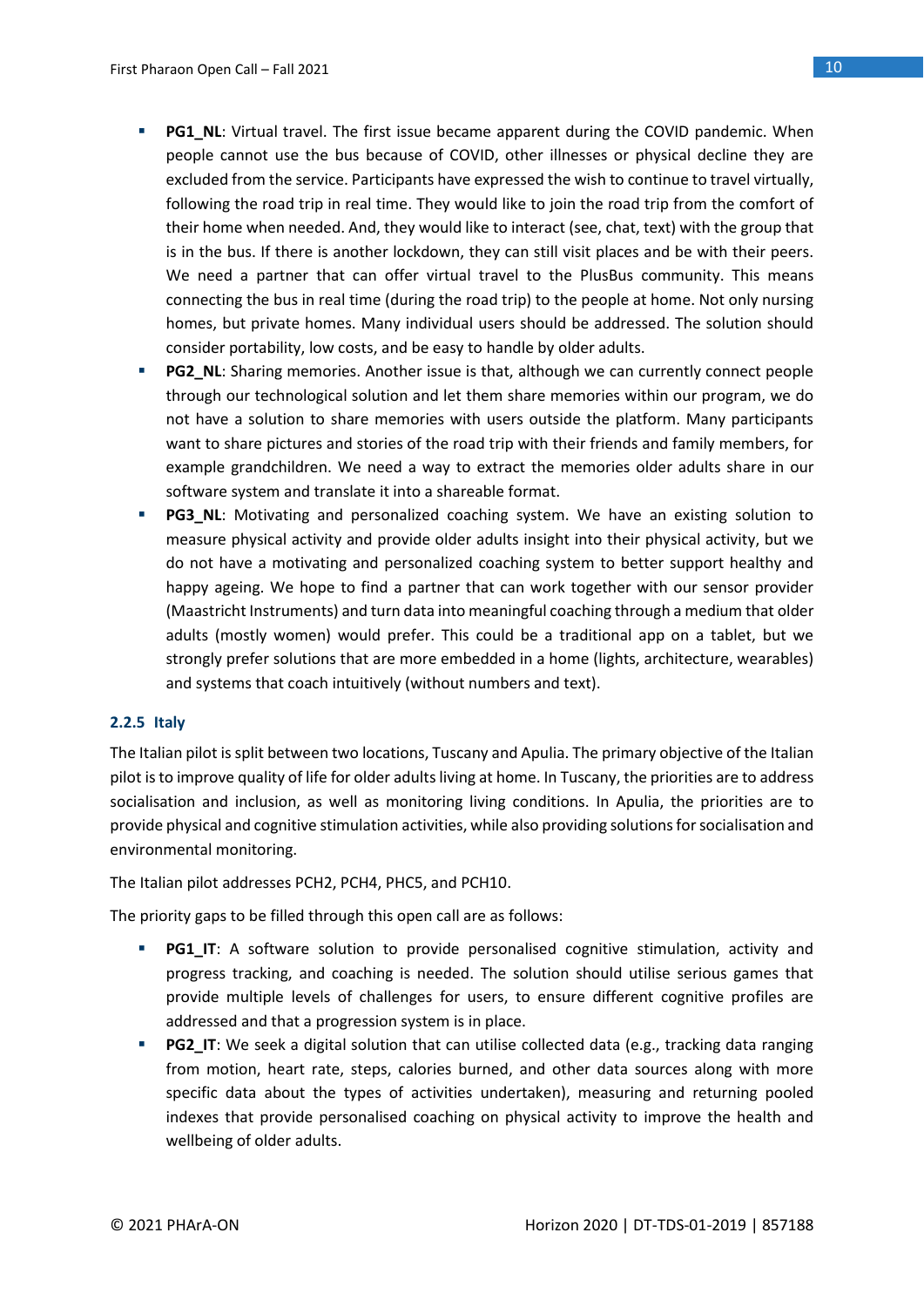### **2.2.6 Portugal**

The pilot in Portugal is divided between two locations, Amadora and Coimbra. The objectives of the Portuguese pilots are to develop and implement citizen focused solutions, integrated care and planning, integrated infrastructures and processes, and knowledge sharing. These pilots include a central focus on the relationship between the community, the environment, and the people living in them. Accordingly, the use cases addressed by the Pilot sites in Portugal are participation in community life, lifelong learning, and ensuring a safe and comfortable environment.

The pilot changes addressed in Portugal are: PCH4, PCH6, PCH7, and PCH10.

The priority gaps to be filled through this open call are as follows:

- **PG1\_PT**: A digital application that promotes the engagement in nature preservation within cities, and the mental and physical activity of older citizens, but not exclusively. The app should allow citizens to register natural areas (green and blue areas) within cities with their respective characteristics, accesses, potential uses, as well as of their biodiversity, including uploading and storing photos and user information with appropriate security and data protection measures. Additionally, the app should allow citizens to report measures necessary to ensure that infrastructure, signage, trails, and equipment in their communities are suitable to different populations, particularly older adults.
- **PG2 PT**: A domotic system to monitor and, ideally, prevent falls as well as detect early signs of illness. The solution should be easy to install in an older adult's home and allow the older adult to remain independent longer.

### <span id="page-10-0"></span>**2.3 Ethical considerations, data management, and quality control**

All applicants must comply with the ethical standards of the Pharaon project, its data management, and quality control procedures.

Ethical requirements vary by pilot site and more information will be provided about these requirements to successful applicants. Basic ethical principles of the project are outlined in the Guide for Applicants.

To ensure high quality, interim project reports that provide work plan updates and status reports will be required every 60 days and 120 days after the project begins. Reports should be short and precise, and include risk assessment and mitigation steps. Templates will be provided to successful applicants. Failure to comply or provide adequate evidence of progress may result in termination of the thirdparty project.

All participants must ensure that all hardware and software solutions comply with the GDPR. More details about data management will be provided to successful applicants.

### <span id="page-10-1"></span>**2.4 Further considerations for applicants**

Applicants are strongly encouraged to tailor their applications to the specific needs and circumstances of the pilot site(s) they wish to address. Addressing the priority gaps above, in line with the associated use cases and pilot challenges will ensure your application can be considered for funding. Access to the project Github page will be available to successful applicants, and includes developer guidelines.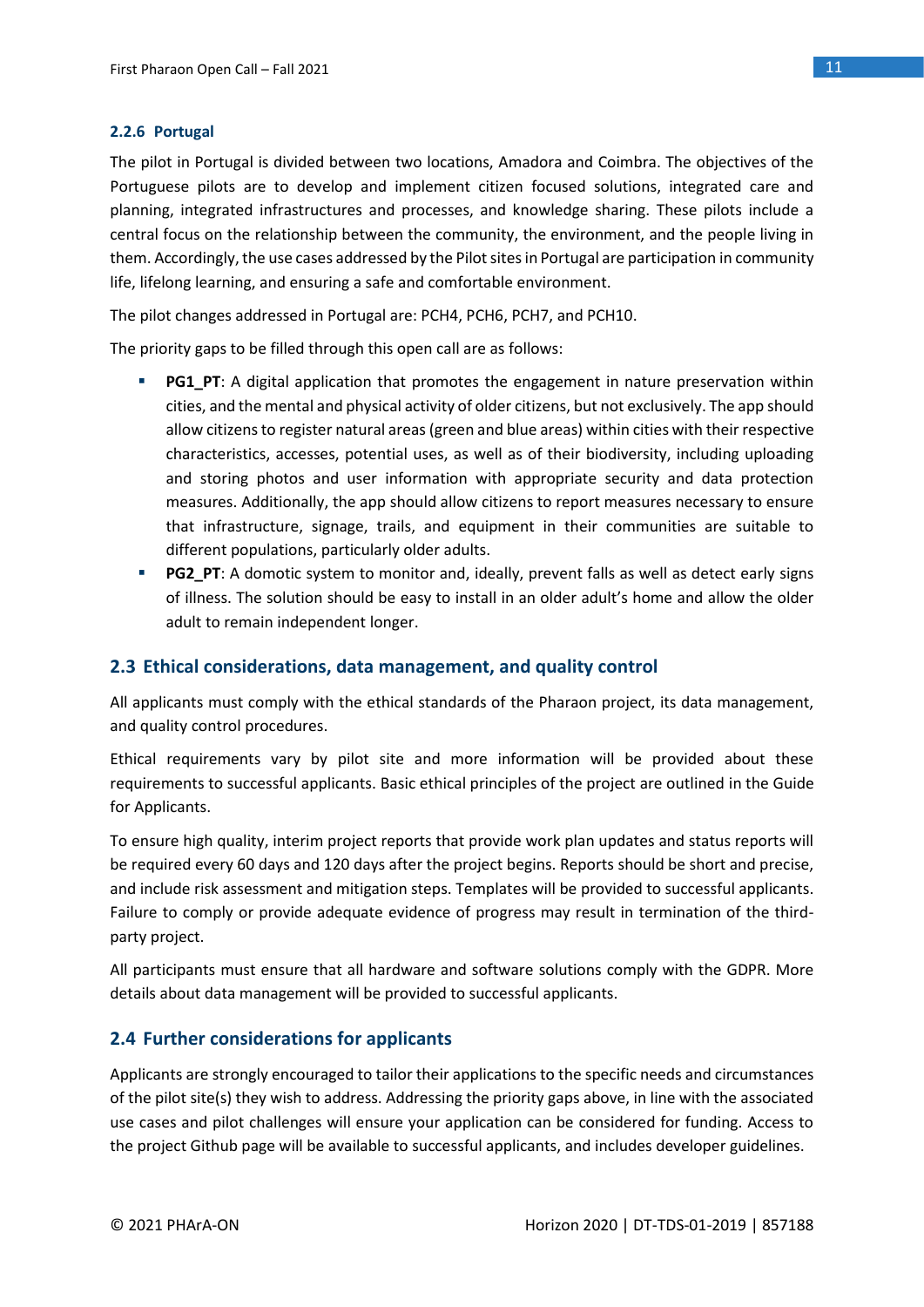# <span id="page-11-0"></span>**3 Timetable**

The approximate timetable for this Open Call is detailed in the table below.

<span id="page-11-4"></span>

|    | <b>Stages</b>                                    | Date and time or indicative period |
|----|--------------------------------------------------|------------------------------------|
| a) | Publication of the call                          | 1.10.2021                          |
| b) | Deadline for submitting applications             | 14.01.2022, 17:00 CET              |
| c) | Info sessions for potential applicants (webinar) | October / November 2021            |
| d) | Evaluation period                                | January - February 2022            |
| e) | Information to applicants                        | End of February 2022               |
| f) | Signature of Sub-grant agreement                 | <b>March 2022</b>                  |
| g) | Provisional starting date of the action          | March or April 2022                |

# <span id="page-11-1"></span>**4 Budget availability**

The maximum budget earmarked for the financing of projects under this Open Call is EUR 1,000,000. The maximum eligible sub-grant amount is EUR 50,000 per applicant. This open call is expected to fund 20 Third party projects.

The estimated costs should be reasonable and necessary to implement the activities described in the work plan and follow the principles of sound financial management and efficiency.

# <span id="page-11-2"></span>**5 Eligibility criteria**

# <span id="page-11-3"></span>**5.1 General provisions (admissibility of submitted applications)**

Applications must be:

- Sent no later than the deadline for submitting applications referred to in Section 3;
- Submitted using the online application form [\(link\)](https://pro.evalato.com/3679);
- **EXECUTE:** Submitted using the Pharaon Proposal template [\(link\)](https://www.pharaon.eu/wp-content/uploads/sites/36/2021/10/Pharaon-Proposal-Template.docx) without modification to its structure, i.e., keep all defined sections (even if not relevant for your proposal), and without changing the font.
- **EXEDENT** Applications must include all mandatory information indicated in the template;
- Within the scope of the Open Call, answering one or more of the priority gapes described in the Open Call;
- Written in English.

Failure to comply with these requirements will lead to the rejection of the application.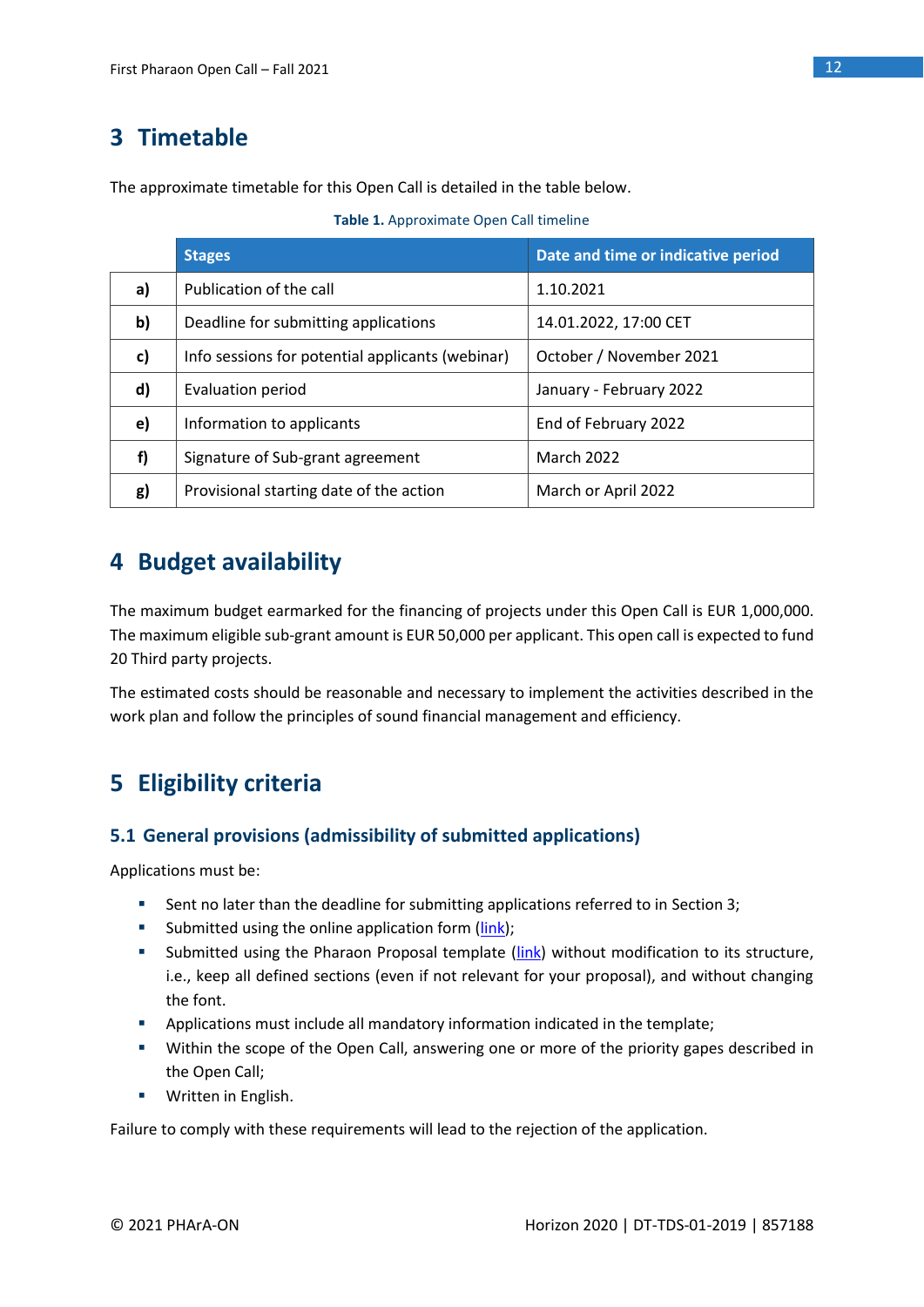# <span id="page-12-0"></span>**5.2 Applicant eligibility**

In this Open Call, the same [eligibility criteria with the H2020 rules of participation](https://ec.europa.eu/research/participants/data/ref/h2020/legal_basis/rules_participation/h2020-rules-participation_en.pdf) (Article 10) apply. Thus, every participant must be registered in a EU member state or in a **Horizon 2020** associated [country.](https://ec.europa.eu/research/participants/data/ref/h2020/other/wp/2018-2020/annexes/h2020-wp1820-annex-a-countries-rules_en.pdf)

This Open Call focuses on attracting:

- SMEs, and Micro SMEs as defined in EU law: [EU recommendation 2003/361;](https://eur-lex.europa.eu/LexUriServ/LexUriServ.do?uri=OJ:L:2003:124:0036:0041:EN:PDF)
- Web entrepreneurs and individual sole-traders;
- **■** Industrial organisations.
- Other eligible organisations with high TRL level activities.

In compliance with [H2020 Annotated Model Grant Agreement](https://ec.europa.eu/research/participants/data/ref/h2020/grants_manual/amga/h2020-amga_en.pdf) regulations:

- a) Applicants must be previously registered in the [Participant Register](https://ec.europa.eu/info/funding-tenders/opportunities/portal/screen/how-to-participate/participant-register) of the Participant Portal and have a VALIDATED 9-digit Participant Identification Code (PIC). In case your PIC is not validated yet you are still eligible to apply but please have in mind that PIC *must* be validated before signing of the Cascade Grant Agreement.
- b) Applicants cannot request any funding for activities that are already funded by other grants (principle of no double funding). Furthermore, proposals fro[m Linked SMEs](https://op.europa.eu/en/publication-detail/-/publication/756d9260-ee54-11ea-991b-01aa75ed71a1) must demonstrate that there is no risk of double funding.
- c) To avoid conflicts of interest, applications will not be accepted from persons or organisations who are partners in the Pharaon consortium or who are formally linked in any way to partners of the consortium. All applicants will be required to declare that they know of no such potential conflicts of interest that should prevent them from applying.
- d) Each applicant is limited to one submission per Open Call. Thus multiple submissions from the same applicant will be disqualified.
- e) Proposals will only be accepted from single parties (no consortia allowed).

### <span id="page-12-1"></span>**5.3 Eligible activities**

Development and Innovation activities that accelerate or expand the implementation of new or existing technologies on the Pharaon platform are eligible for funding. These activities include, but are not limited to: software development, firmware development, hardware development necessary to integrate software or hardware solutions in the Pharaon platform. The TRL levels for these activities/solutions should b[e TRL 8 or 9,](https://ec.europa.eu/research/participants/data/ref/h2020/wp/2014_2015/annexes/h2020-wp1415-annex-g-trl_en.pdf) i.e., modification of existing solutions, or final stages of market readiness for new solutions.

# <span id="page-12-2"></span>**6 Exclusion criteria**

Applicants will be excluded from participating in the call for proposals procedure and from the cascade grant award if they are in any of the exclusion situations referred to in article 136(1) of the EU Financial [Regulation 38,](https://eur-lex.europa.eu/legal-content/EN/TXT/PDF/?uri=CELEX:32018R1046&from=EN) i.e., one of the following situations: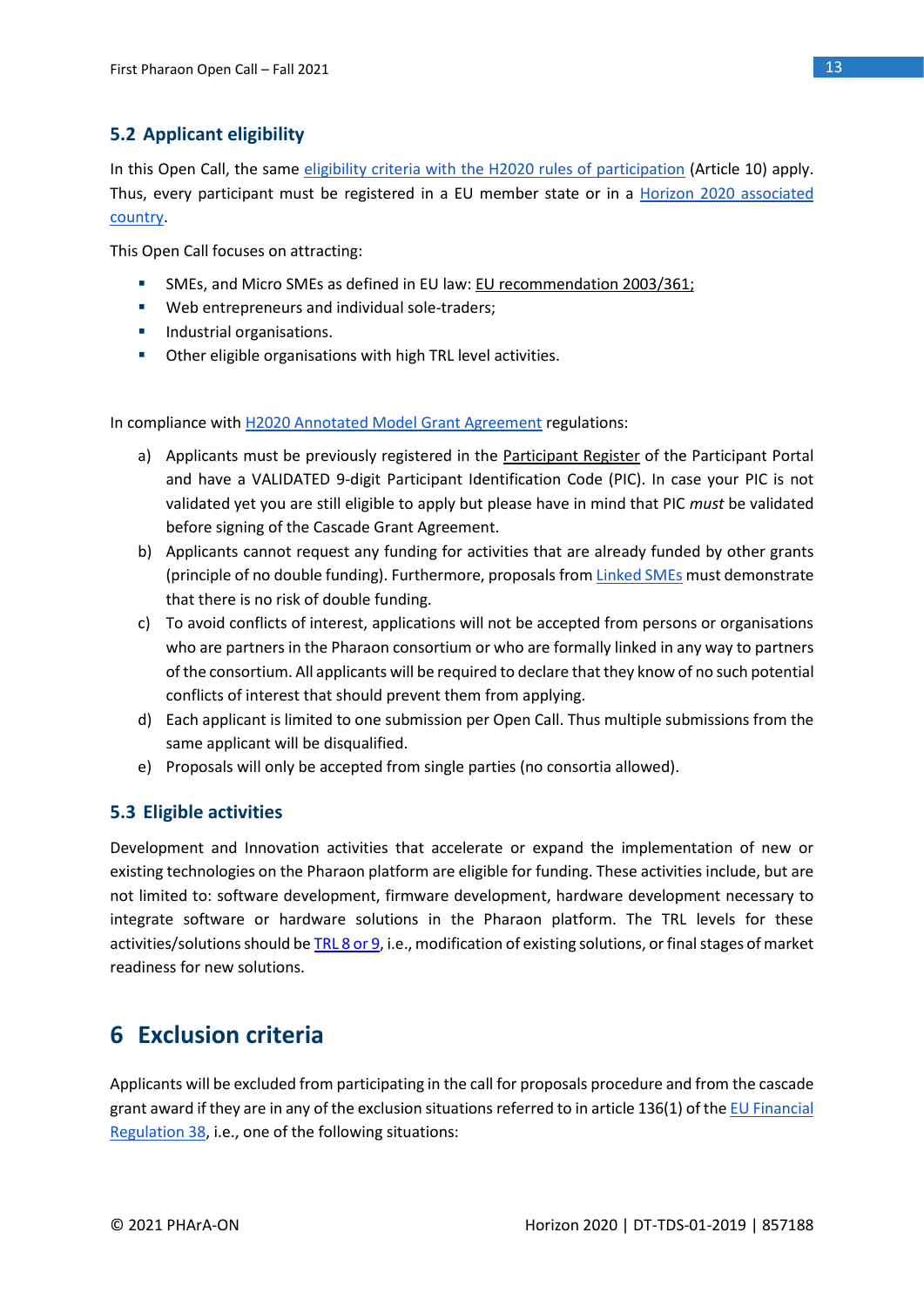- **•** The applicant is bankrupt, subject to insolvency or winding-up procedures, its assets are being administered by a liquidator or by a court, it is in an arrangement with creditors, its business activities are suspended, or it is in any analogous situation arising from a similar procedure provided for under EU or national laws or regulations;
- It has been established by a final judgment or a final administrative decision that the applicant is in breach of its obligations relating to the payment of taxes or social security contributions in accordance with the applicable law;
- **■** It has been established by a final judgment or a final administrative decision that the applicant is guilty of grave professional misconduct by having violated applicable laws or regulations or ethical standards of the profession to which the applicant belongs, or by having engaged in any wrongful intent or gross negligence, including, in particular, any of the following:
	- Fraudulently or negligently misrepresenting information required for the verification of the absence of grounds for exclusion or the fulfilment of eligibility or selection criteria or in the performance of a contract, a grant agreement or a grant decision.
	- Violating intellectual property rights.

Applicants must clearly declare they are not in one of the above mentioned situations by ticking all the relevant boxes in the Section 3 (Acceptance of the Pharaon Open Call Terms & Conditions) of the online Application form [\(link\)](https://pro.evalato.com/3679).

# <span id="page-13-0"></span>**7 Evaluation process**

The evaluation will be performed by a panel of external experts selected by the OCSC according to their specific knowledge of AAL, Industry, Health and Care, and Ageing. Budget allocation and final selection will be conducted by the Pharaon Open Call Steering Committee. Proposals are submitted in a single stage and evaluated as presented below.



<span id="page-13-1"></span>**Figure 2.** Pharaon Open Call evaluation process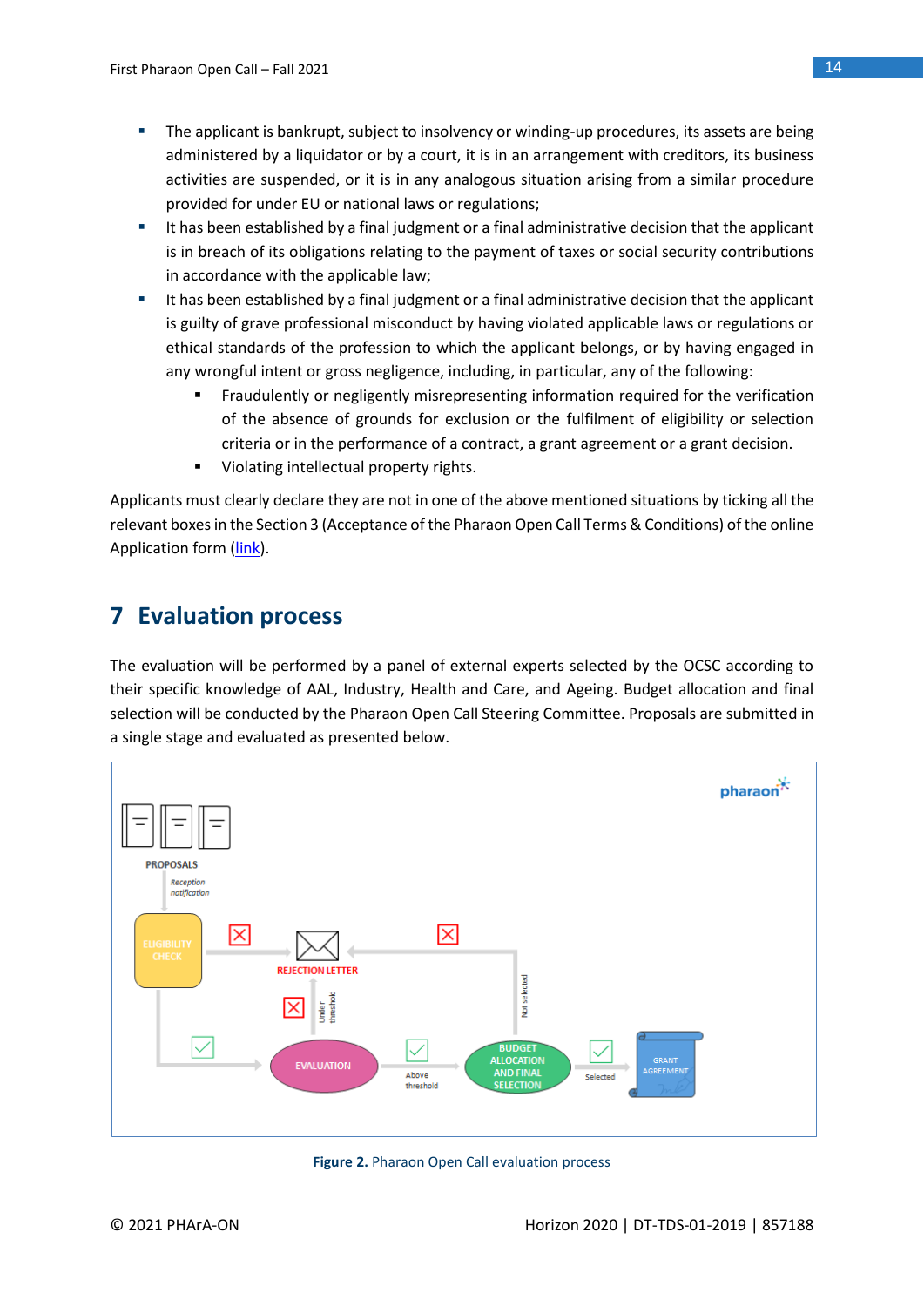For further details about the evaluation process please consult Section 3 of the [Pharaon Guide for](https://www.pharaon.eu/wp-content/uploads/sites/36/2021/10/Pharaon_Guide_for_applicants.pdf)  [Applicants.](https://www.pharaon.eu/wp-content/uploads/sites/36/2021/10/Pharaon_Guide_for_applicants.pdf) To ensure all priorities are addressed in this call for proposals, we anticipate funding no more than two (2) applications per priority. In exceptional cases, more projects addressing a single priority gap may be funded when the quality is exceptional or in case some priority gaps are not addressed by a qualified application.

# <span id="page-14-0"></span>**8 Relationship with the Pharaon consortium and funding scheme**

### <span id="page-14-1"></span>**8.1 Administrate requirements of successful applicants**

The Pharaon project has received funding from the European Union's Horizon 2020 research and innovation programme under Grant Agreement No 857188. Part of this agreement includes financial support to Third parties, via *cascade funding* which is available through this Open Call and any later open calls organised by the consortium. Hence, the selected Third parties are indirect beneficiaries of European Commission funding and as such must comply with the rules presented in the [H2020](https://ec.europa.eu/research/participants/data/ref/h2020/grants_manual/amga/h2020-amga_en.pdf)  [Annotated Model Grant Agreement](https://ec.europa.eu/research/participants/data/ref/h2020/grants_manual/amga/h2020-amga_en.pdf) in the same way as the direct beneficiaries of the Pharaon project. Contracts with them will be done by InnoRenew CoE (cascade funding partner).

Any legal binding commitment from the side of InnoRenew CoE shall be subject to the entering into written contractual agreement between InnoRenew CoE and the selected Third parties.

Selected Third parties must comply with all reporting requirements, which are described in section 6 of the Pharaon Guide for applicants.

### <span id="page-14-2"></span>**8.2 Funding scheme and rules**

The total financial support awarded by the cascade funding partner which, in this case, is InnoRenew CoE may amount to up to 100% of the eligible costs of the Third party project. According to the Article 5.2 (Chapter 3 Grant) of th[e H2020 Annotated Model Grant Agreement](https://ec.europa.eu/research/participants/data/ref/h2020/grants_manual/amga/h2020-amga_en.pdf) the grant reimburses 100% of the eligible costs for beneficiaries that are non-profit legal entities and 70% of the eligible costs for beneficiaries that are profit legal entities.

The Third party will be obliged to return all necessary justifications (deliverables, reports, and financial documents) to the cascade funding partner in order to allow the cascade funding partner to pay the Third party. The cascade funding partner will only pay according to the execution of the Cascade Grant Agreement.

In compliance with Article 15 (Chapter 4 Rights and obligations of the parties) of th[e H2020 Annotated](https://ec.europa.eu/research/participants/data/ref/h2020/grants_manual/amga/h2020-amga_en.pdf)  [Model Grant Agreement](https://ec.europa.eu/research/participants/data/ref/h2020/grants_manual/amga/h2020-amga_en.pdf) the Third party has obligation to comply with the following obligations:

**•** The beneficiaries must take all measures to prevent any situation where the impartial and objective implementation of the action is compromised for reasons involving economic interest, political or national affinity, family or emotional ties or any other shared interest ('conflict of interests').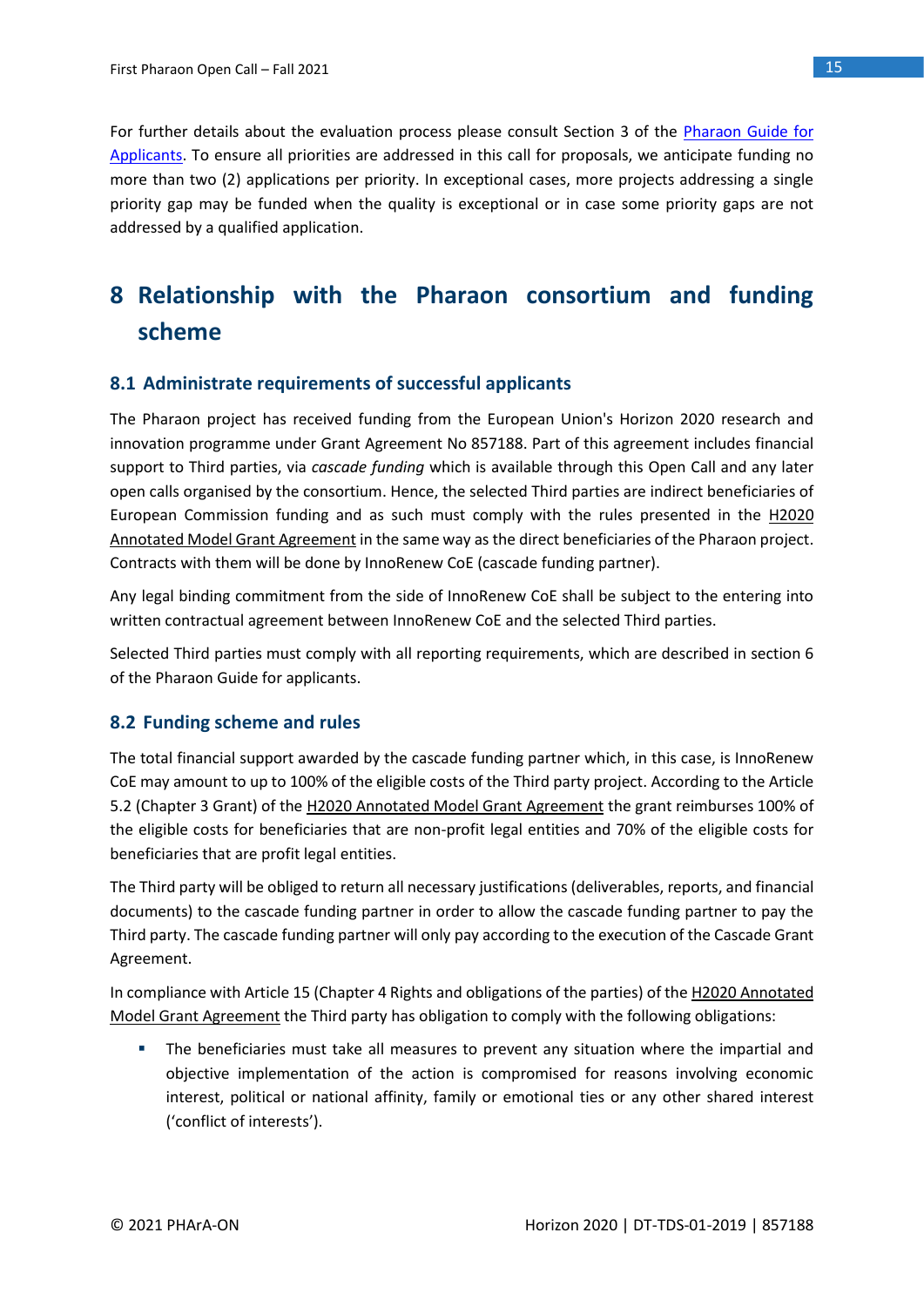- **■** During implementation of the action and for four years after the end of the project, the parties must keep confidential any data, documents or other material (in any form) that is identified as confidential at the time it is disclosed ('confidential information').
- **•** The beneficiaries must promote the action and its results, by providing targeted information to multiple audiences (including the media and the public) in a strategic and effective manner.
- Except in case of force majeure, the beneficiaries must compensate the cascade funding partner for any damage it sustains as a result of the implementation of the action or because the action was not implemented in full compliance with the Cascade Grant Agreement.

The Third party will enable the cascade funding partner, the Commission, the European Court of Auditors (ECA) and the European Anti-Fraud Office (OLAF) to carry out checks, reviews, audits and investigations of the activities funded under this Open Call.

If an audit of the Commission states that the direct costs of providing financial support to Third parties must be cancelled for reasons caused by a Third party, the cascade funding partner (InnoRenew CoE) will have the right to ask the Third party for the reimbursement of the corresponding costs.

# <span id="page-15-0"></span>**8.3 Payments**

The following payments will be made to the beneficiaries:

- one pre-financing payment: After signing of the Cascade Grant Agreement, a pre-financing payment of 50% of the eligible amount will be released.
- one final payment, based on the request for payment of the balance: 50 % final payment after approval of the final report. Payment is subject to the approval of the final report, which will occur within 60 days of the third-party project end date. Approval of the final report does not imply recognition of compliance, authenticity, completeness, or correctness of its content.

# <span id="page-15-1"></span>**8.4 Eligibility of Costs**

To be eligible all costs must comply with the rules and the principles described in Chapter 3, Article 6 (Eligible and ineligible costs) of the H2020 AGA – [Annotated Model Grant Agreement.](https://ec.europa.eu/research/participants/data/ref/h2020/grants_manual/amga/h2020-amga_en.pdf)

Eligible costs consist of:

### **a) Direct costs:**

- direct personnel costs
	- costs for employees (or equivalent)
	- costs for natural persons working under a direct contract
	- costs of personnel seconded by a third party against payment
	- costs for SME owners without salary
	- costs for beneficiaries that are natural persons without salary
	- personnel costs for providing trans-national access to research infrastructure
- direct costs of subcontracting
- other direct costs
	- travel costs and related subsistence allowances
	- equipment costs
	- costs of other goods and services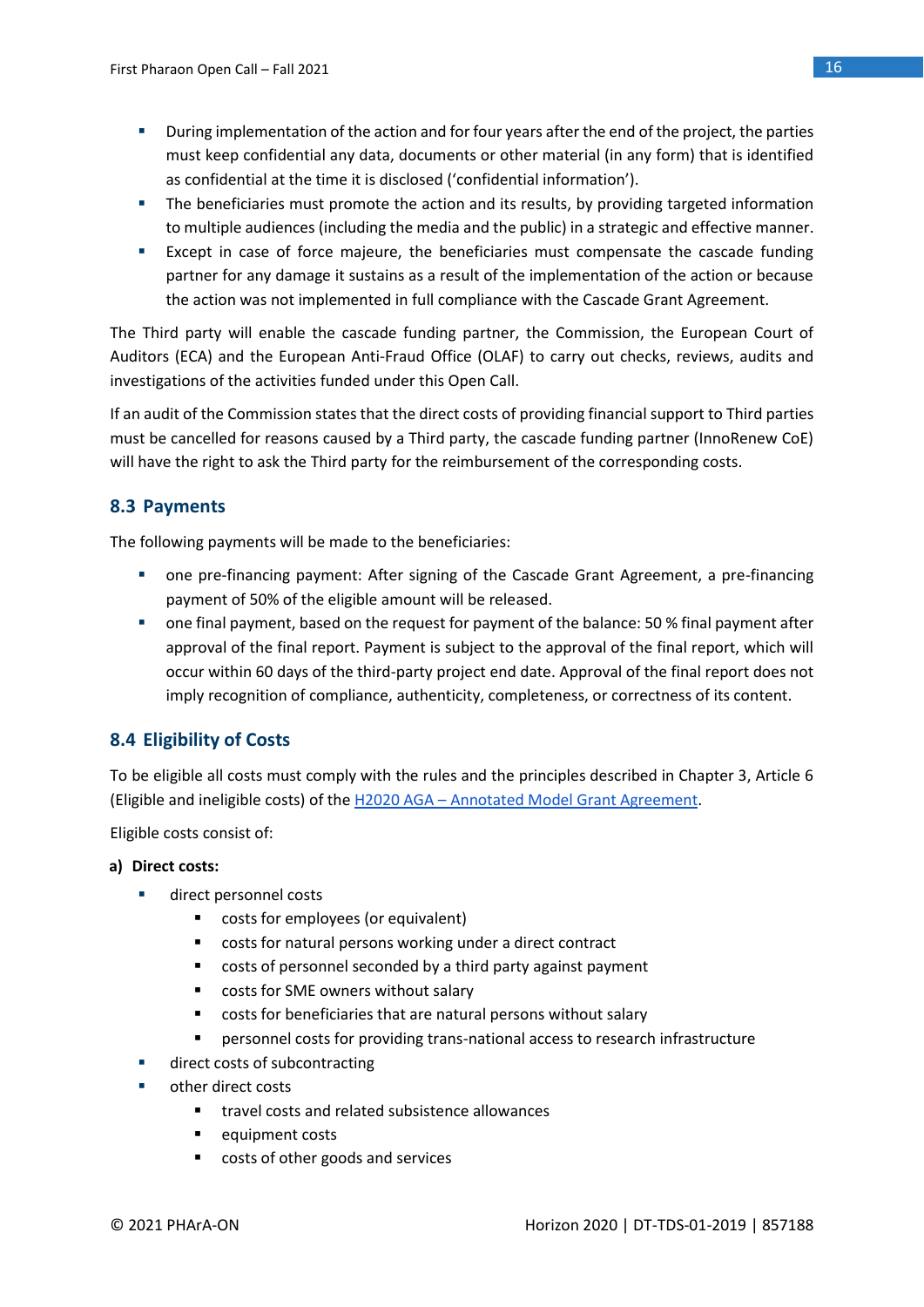- capitalised and operating costs of large research infrastructure
- costs of internally invoiced goods and services

### **b) Indirect costs:**

■ indirect costs (25 % flat rate)

Accounting documentation is necessary only for direct costs. Indirect costs do not need supporting evidence because they are declared using a flat rate.

# <span id="page-16-0"></span>**9 Intellectual property rights**

The ownership of all Intellectual Property Rights created by the beneficiaries via the Pharaon funding will remain with them. Results are owned by the Party that generates them. The Cascade Grant Agreement will introduce provisions concerning joint ownership of the results of the sub-granted projects. This will be assessed and negotiated case by case. Please refer to the Guide for applicants Chapter 5 and the Cascade Grant Agreement draft for more details.

# <span id="page-16-1"></span>**10 Support for applicants**

For more information about the Pharaon Open Call, please check the Frequently Asked Questions (FAQs) section included at [https://www.pharaon.eu/open-calls.](https://www.pharaon.eu/open-calls)

For further information on the Open Call, in case of any doubt regarding the eligibility rules, the information that is to be provided in the Application Form, or if you encountered technical issues or problems with the submission of the Application Form, please contact Pharaon Technical Helpdesk email: opencall@pharaon.eu.

Dedicated information webinars will be organised and recordings will be available on [https://www.pharaon.eu/open-calls.](https://www.pharaon.eu/open-calls)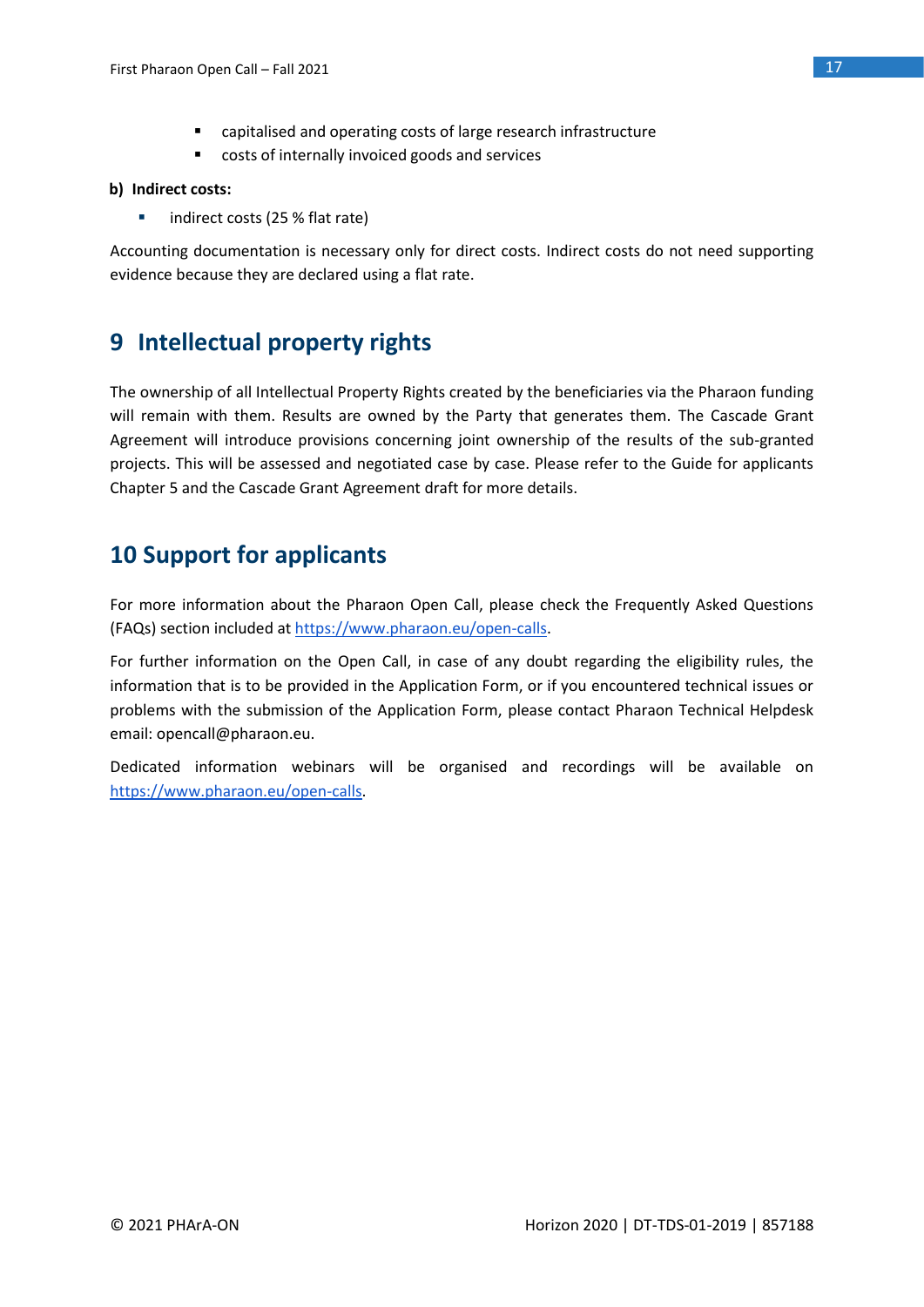# <span id="page-17-0"></span>**Appendix 1 Application Submission Guide**

1. Go to the link Evalato - Pharaon Open Call: [\(link\)](https://pro.evalato.com/3679)

|        | <b>First Open Call</b>                                                                                                                                                                                                                                                                                                                                                                                                                                    |
|--------|-----------------------------------------------------------------------------------------------------------------------------------------------------------------------------------------------------------------------------------------------------------------------------------------------------------------------------------------------------------------------------------------------------------------------------------------------------------|
| ÷      | BACKGROUND                                                                                                                                                                                                                                                                                                                                                                                                                                                |
| ÷      | <b>OBJECTIVES</b>                                                                                                                                                                                                                                                                                                                                                                                                                                         |
| $+$    | PRIORITY GAPS                                                                                                                                                                                                                                                                                                                                                                                                                                             |
| $+$    | <b>EXPECTED OUTCOMES</b>                                                                                                                                                                                                                                                                                                                                                                                                                                  |
| $^{+}$ | FURTHER CONSIDERATIONS APPLICABLE TO THIS CALL                                                                                                                                                                                                                                                                                                                                                                                                            |
| $+$    | TIMETABLE                                                                                                                                                                                                                                                                                                                                                                                                                                                 |
|        | <b>Download Documents</b>                                                                                                                                                                                                                                                                                                                                                                                                                                 |
|        | Open Call Text                                                                                                                                                                                                                                                                                                                                                                                                                                            |
|        | $\begin{tabular}{ c c } \hline \textbf{L} & \textbf{Guide} \end{tabular} \vspace{-.08in} \textbf{C} \textbf{u} \textbf{ide} \textbf{for Applications} \end{tabular}$                                                                                                                                                                                                                                                                                      |
|        | $\blacktriangleright$ Proposal template                                                                                                                                                                                                                                                                                                                                                                                                                   |
|        | $\begin{tabular}{ c c } \hline \textbf{``} \textbf{``} \textbf{``} \textbf{``} \textbf{``} \textbf{``} \textbf{``} \textbf{``} \textbf{``} \textbf{``} \textbf{``} \textbf{``} \textbf{``} \textbf{``} \textbf{``} \textbf{``} \textbf{``} \textbf{``} \textbf{``} \textbf{``} \textbf{``} \textbf{``} \textbf{``} \textbf{``} \textbf{``} \textbf{``} \textbf{``} \textbf{``} \textbf{``} \textbf{``} \textbf{``} \textbf{``} \textbf{``} \textbf{``} \$ |
| Links  |                                                                                                                                                                                                                                                                                                                                                                                                                                                           |

2. Please enter your first name, last name, and email to register.

| Registration                                                            |            |                 |
|-------------------------------------------------------------------------|------------|-----------------|
| Registration* +<br>Pharaon 1st Open Call                                |            |                 |
| First name*                                                             | Last name* |                 |
| Email*                                                                  |            |                 |
| <b>A</b> Your data is encrypted with the latest SSL security protocols. |            |                 |
| Powered by <b>@</b> evalato                                             |            | <b>REGISTER</b> |

Upon successful registration you will **receive confirmation email "Successful registration for Pharaon Open Call"** with access link and PIN for your registration.

3. Once registered you can start filling in the on-line part of the Application form, which can be **saved as draft** to continue work later or **submitted** once final. Please note that after submission no changes are possible. The following pictures present content of the on-line Application form. Fields marked with red are mandatory.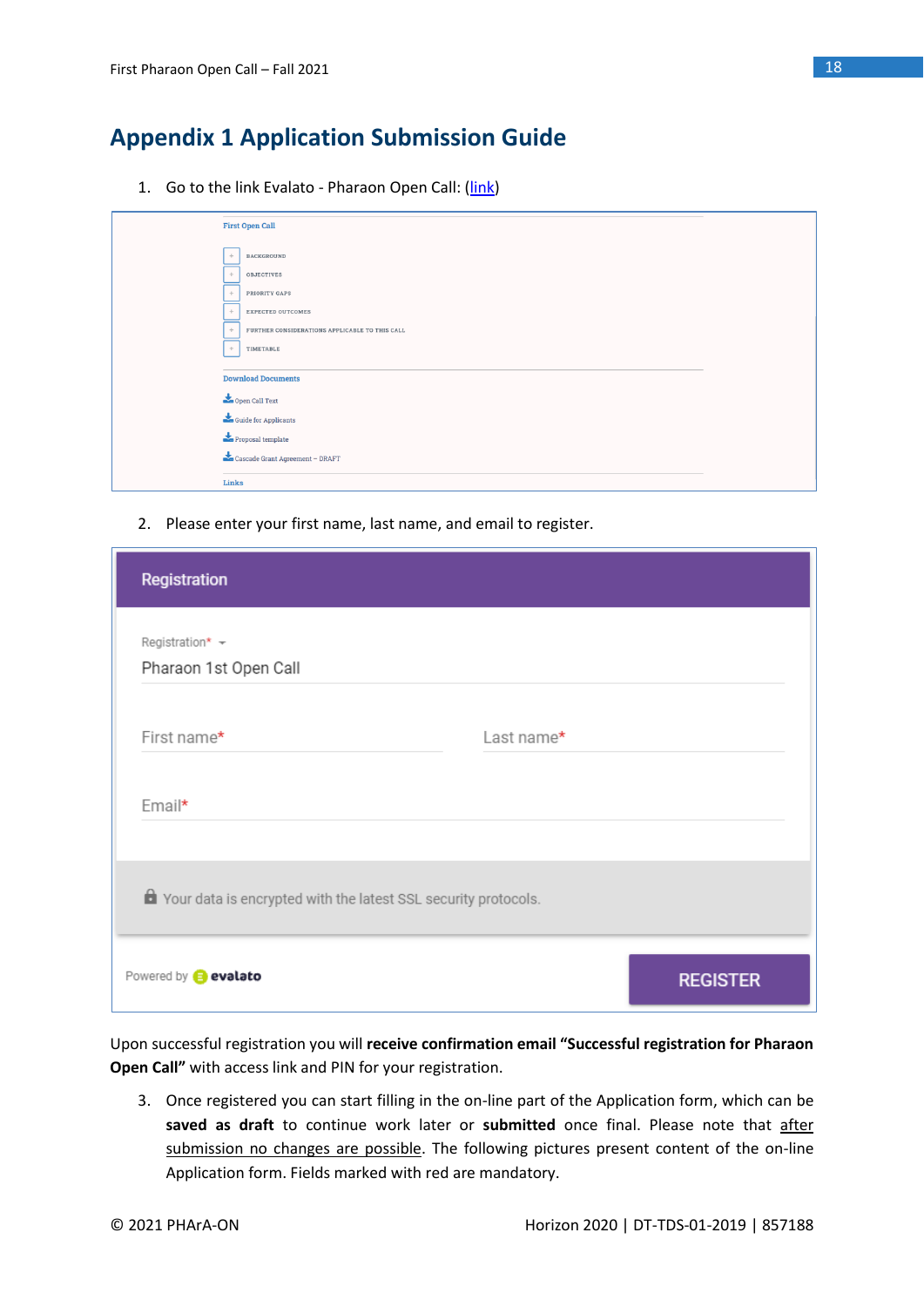|                 | <b>My entries</b>                       | S153411 DRAFT                                                                                                                                                   | <b>O</b> Submit<br>Save as draft |
|-----------------|-----------------------------------------|-----------------------------------------------------------------------------------------------------------------------------------------------------------------|----------------------------------|
| в<br>My entries | <b>S153411</b><br>Pharaon 1st Open Call | Pharaon 1st Open Call                                                                                                                                           |                                  |
|                 |                                         | <b>SECTION 1: GENERAL INFORMATION</b>                                                                                                                           |                                  |
|                 |                                         | Proposal Title:*<br>Please enter a full title of your proposal                                                                                                  |                                  |
|                 |                                         | Proposal Acronym:*<br>Please enter an acronym of your proposal                                                                                                  |                                  |
|                 |                                         | Organisation legal name:*<br>Please enter your organisation legal name in your native language                                                                  |                                  |
|                 |                                         | Organisation legal name in English*<br>Please enter your organisation legal name in English                                                                     |                                  |
|                 |                                         | Organisation PIC number:*<br>Please enter your organisation PIC number.                                                                                         |                                  |
|                 |                                         | If you don't have it yet please register at: https://ec.europa.eu/info/funding-tenders<br>/opportunities/portal/screen/how-to-participate/participant-register. |                                  |
|                 |                                         | Please select status of your PIC numbe*<br>Select from drop down menu<br>$\checkmark$                                                                           |                                  |
|                 |                                         | Legal status of your organisation*<br>Select from the drop down menu.<br>$\checkmark$                                                                           |                                  |
|                 | <b>O</b> REGISTRATION INFO              |                                                                                                                                                                 |                                  |
|                 | Powered by @ evalato                    | Country*<br>Please select your country.                                                                                                                         |                                  |

|                 | <b>My entries</b>                     | Save as draft<br><b>O</b> Submit<br>S153411 DRAFT<br>$\checkmark$                                                                                                                                                                                                         |
|-----------------|---------------------------------------|---------------------------------------------------------------------------------------------------------------------------------------------------------------------------------------------------------------------------------------------------------------------------|
| в<br>My entries | $•$ \$153411<br>Pharaon 1st Open Call | VAT Number*<br>Please enter your organization's VAT number.                                                                                                                                                                                                               |
|                 |                                       | Legal representative*                                                                                                                                                                                                                                                     |
|                 |                                       | Please enter the name and sumame of your legal representative.                                                                                                                                                                                                            |
|                 |                                       | Prefix<br>First name*<br>Last name*                                                                                                                                                                                                                                       |
|                 |                                       | Legal representative email*<br>Please enter the email of your legal representative.                                                                                                                                                                                       |
|                 |                                       | Contact person*                                                                                                                                                                                                                                                           |
|                 |                                       | Please enter the name and sumame of your contact person.                                                                                                                                                                                                                  |
|                 |                                       | Prefix<br>First name*<br>Last name*                                                                                                                                                                                                                                       |
|                 |                                       | <b>Contact Person email</b><br>Please notice that all formal communication will be sent to this email.                                                                                                                                                                    |
|                 |                                       | Contact person phone number*<br>Please provide phone number including country code.                                                                                                                                                                                       |
|                 |                                       | <b>SECTION 2: PROPOSAL DESCRIPTION</b>                                                                                                                                                                                                                                    |
|                 |                                       | Please select priority gap(s) that will be addressed by your proposal. Multiple<br>choices are possible. Detailed description of the priority gaps per each country<br>and pilot site is in chapter 2.2. Pharaon platform ecosystem and pilot needs of the<br>Open call.* |
|                 |                                       | $\checkmark$                                                                                                                                                                                                                                                              |
|                 |                                       | Upload your proposal*<br>Please upload your proposal in PDF format. The page limit for this document is 10 pages. Note                                                                                                                                                    |
|                 | <b>@</b> REGISTRATION INFO            | that any excess pages shall be removed before passing the proposal to reviewers.<br>UPLOAD PROPOSAL in PDF (max. file size 20 MB)                                                                                                                                         |
|                 | Powered by @ evalato                  | <b>Jpload file</b>                                                                                                                                                                                                                                                        |